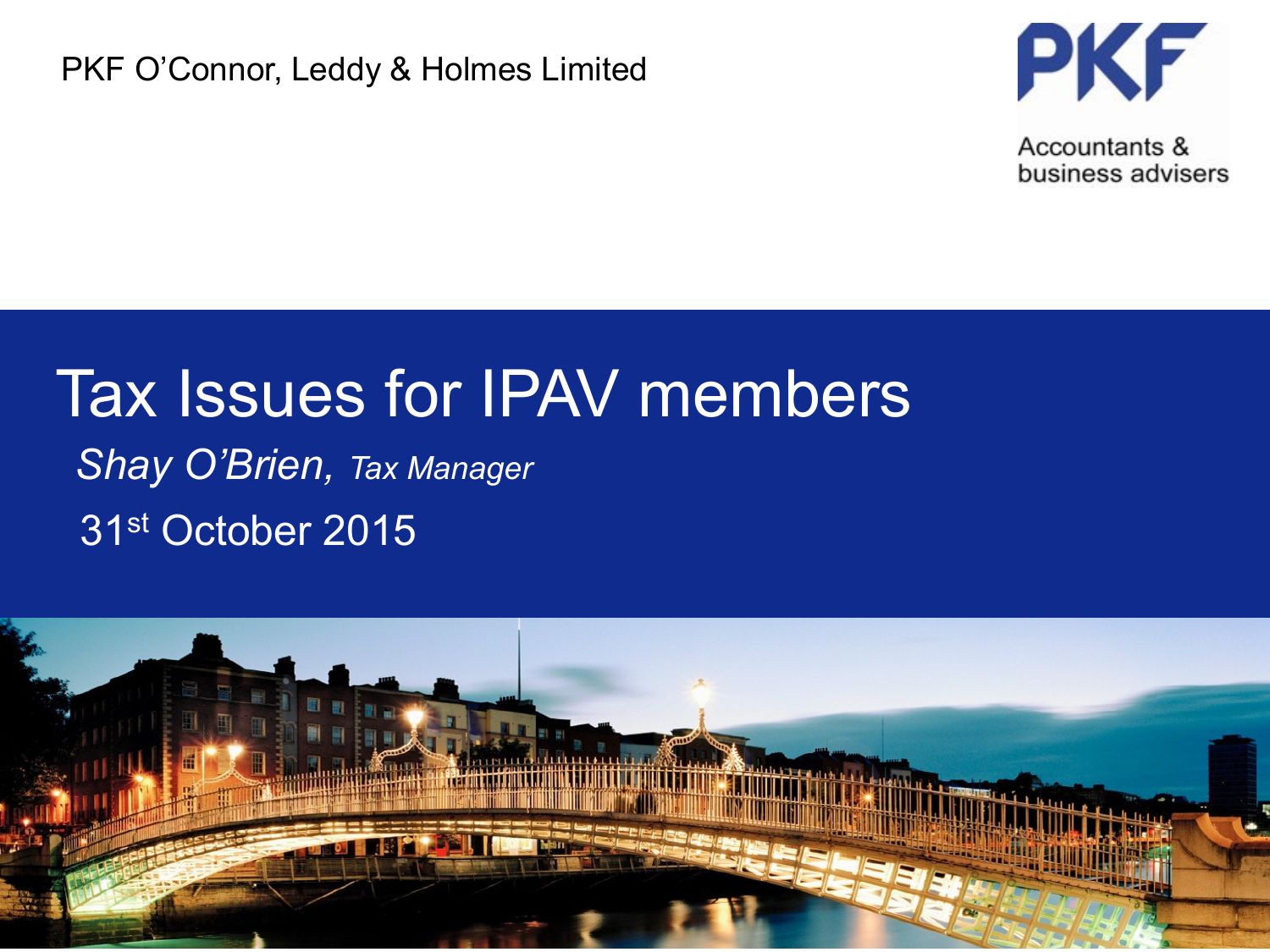

# **Part 1: IPAV Guide to Renting a Property**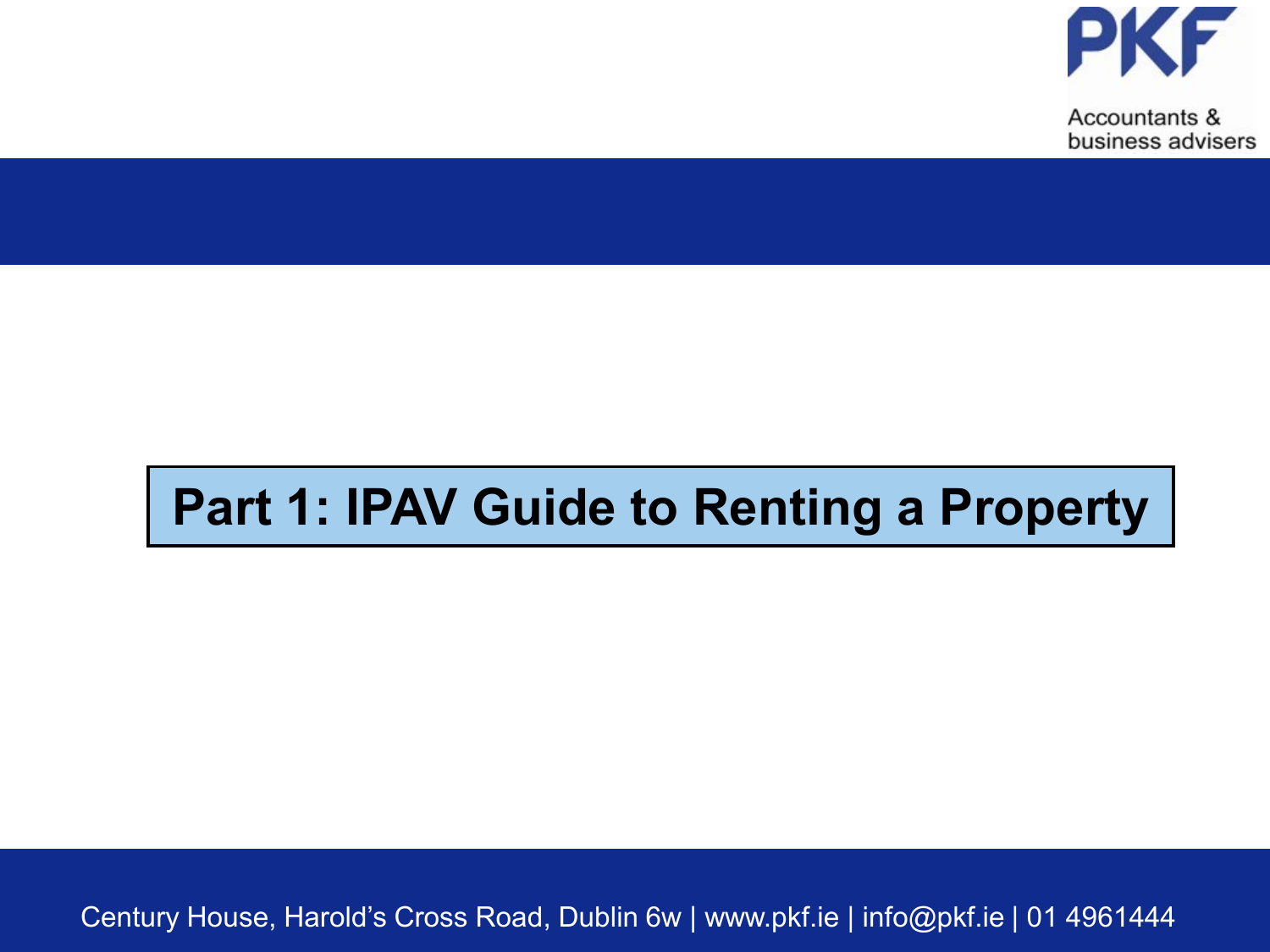

# **Part 2: Taxation of Irish Rental Income**

# **Part 3: Revenue Audits**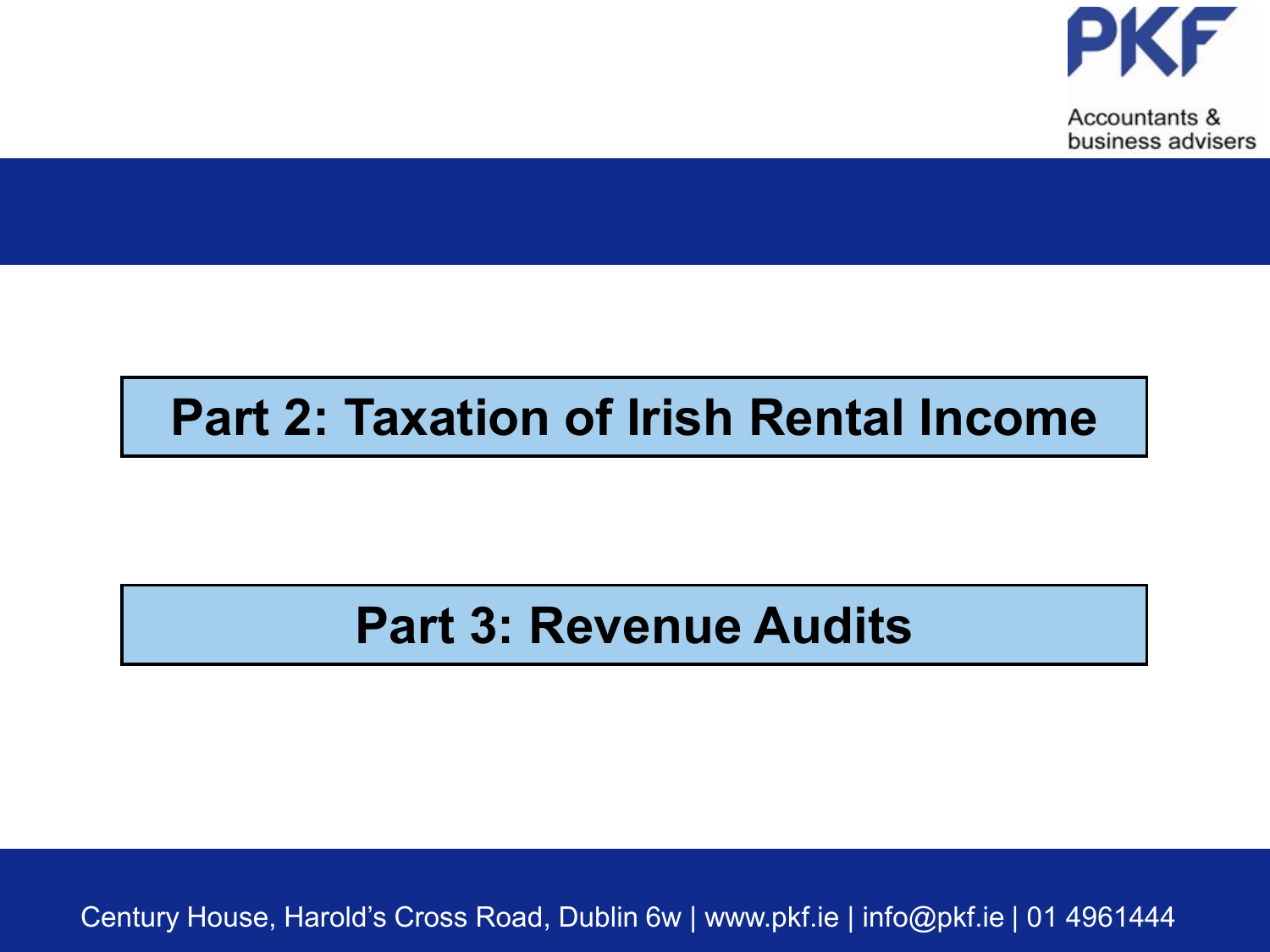

**Part 2**

# Taxation of Irish Rental Income

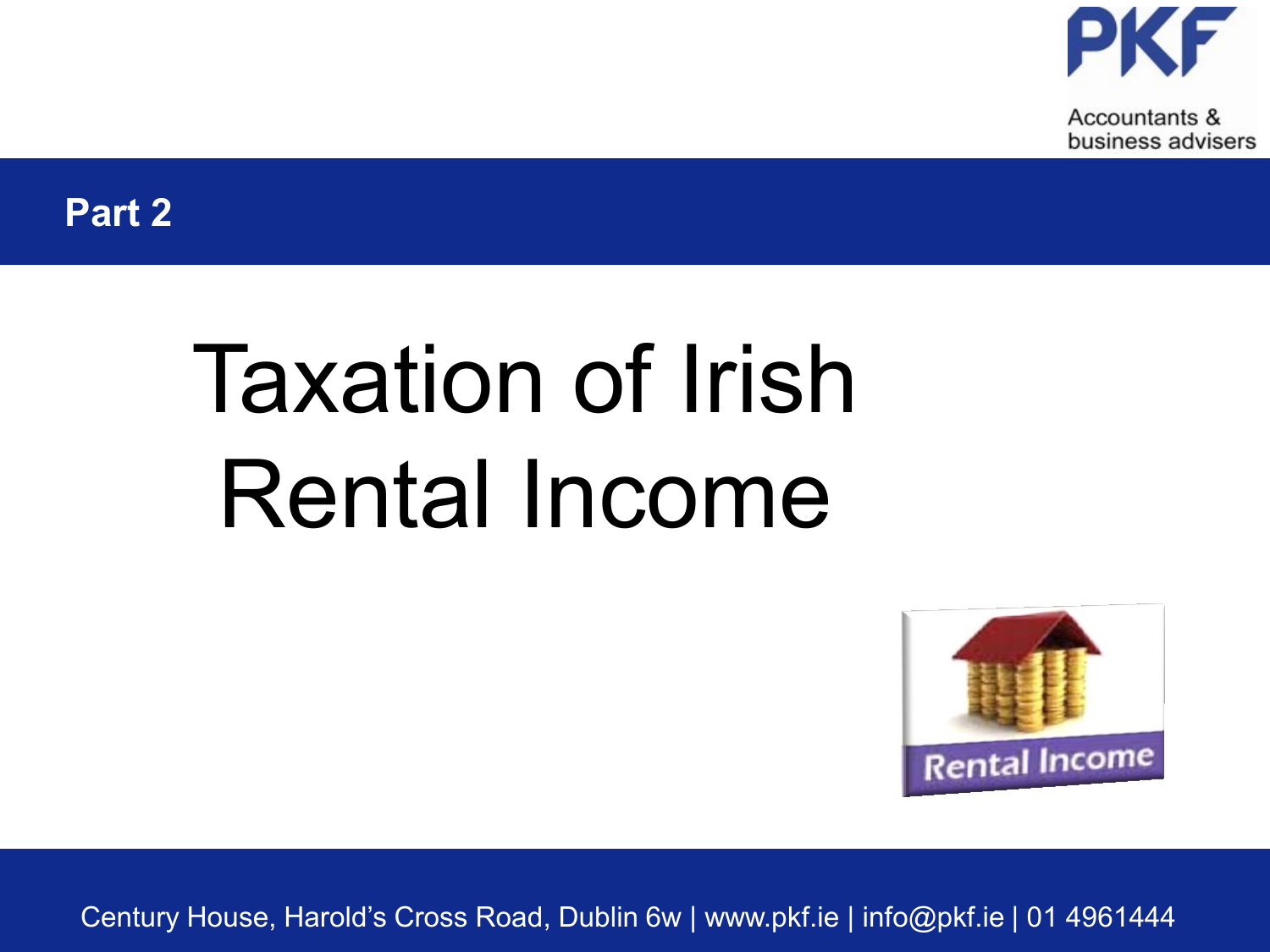

business advisers

**How is Rent Taxed?**

- Rent "received" versus "receivable"
- "Receivable" = amount entitled to NOT "received"
- Could create a Tax problem for a Landlord who is owed rent.



• "Rent receivable" should be returned on landlord's tax returns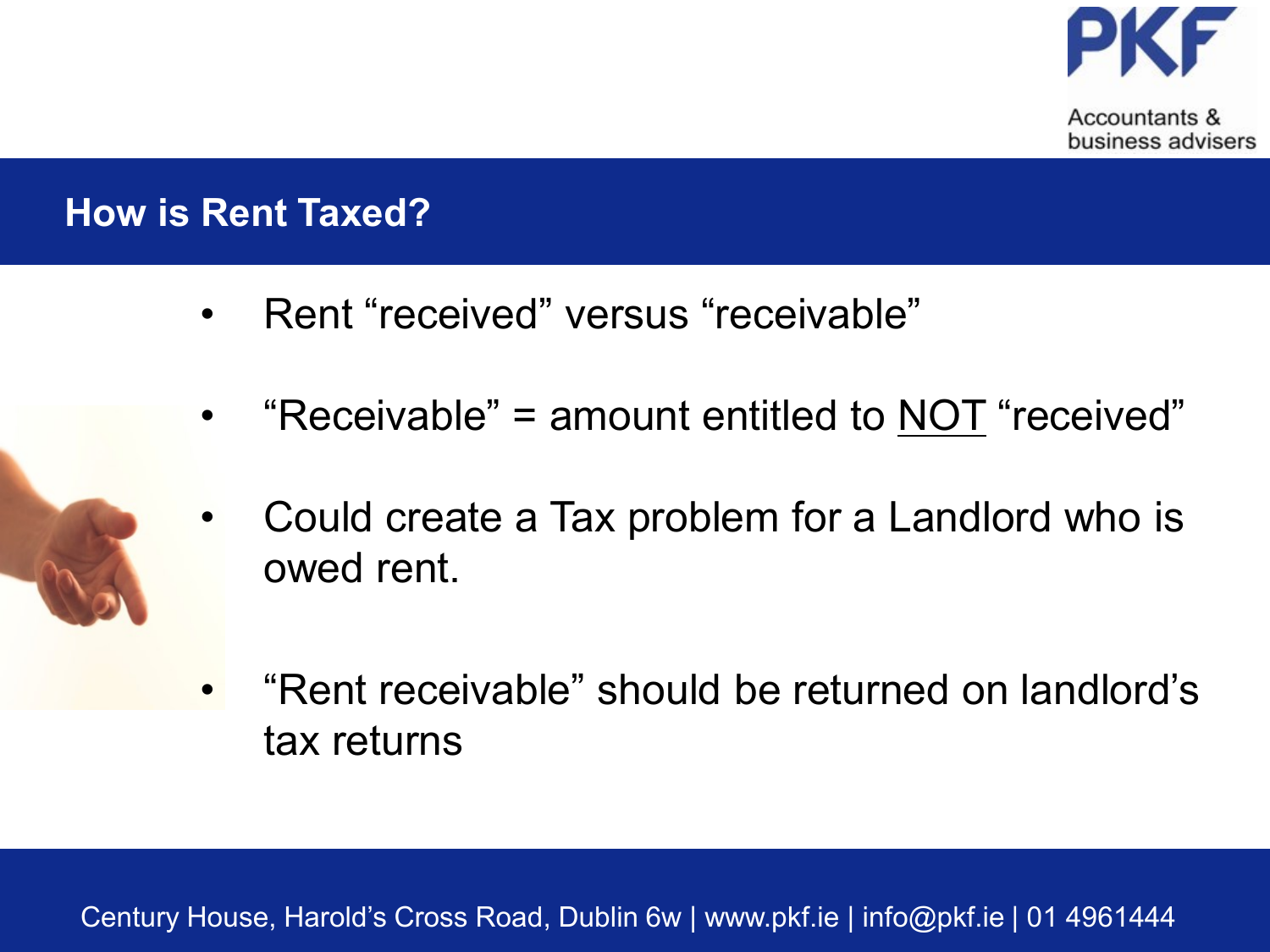

#### **Suggested Rent Template for Agents**

| Client name:             |  |
|--------------------------|--|
| <b>Property Address:</b> |  |
| Tax year:                |  |

| Month    | Rent Receivable   Rent<br>$\star$ | <b>Received</b> | Deposit |
|----------|-----------------------------------|-----------------|---------|
| January  |                                   |                 |         |
| February |                                   |                 |         |
| Total:   |                                   |                 |         |
| lνοτe.   |                                   |                 |         |

• Rental income is taxed by Revenue Commissioners on a "receivable basis", not rent actually received

• Deposits are not taxable when returned to tenant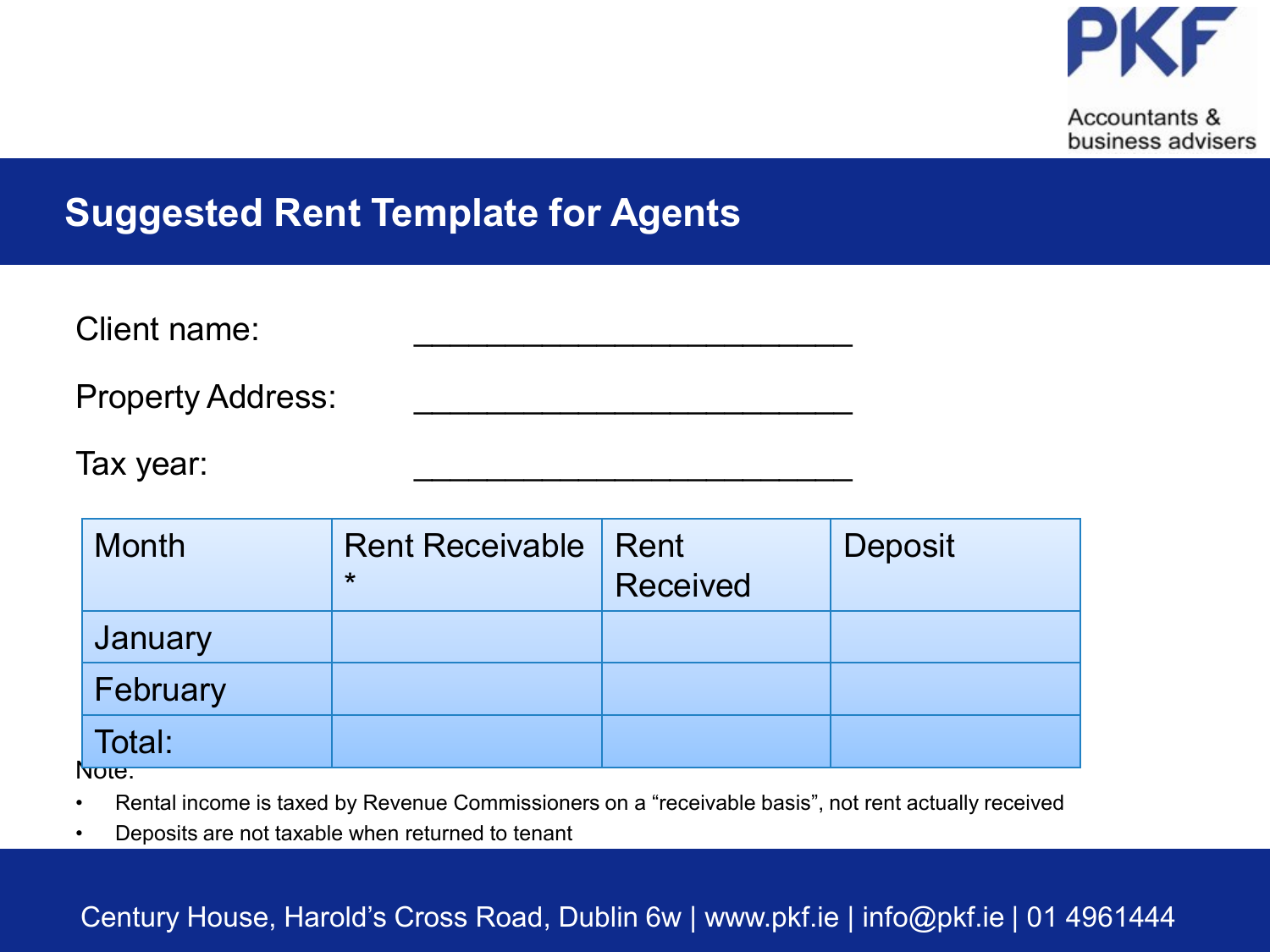

#### **Mortgage Interest – The Big Expense**

- Capital element of repayment non-allowable
- Interest on money borrowed for **purchase, improvement** and **repairs** on investment properties only



- Watch personal borrowing / releasing equity on investment properties
- 75% interest restriction e.g. mortgage interest paid of €10,000 in 2014
- Allowable Interest =  $\epsilon$ 7,500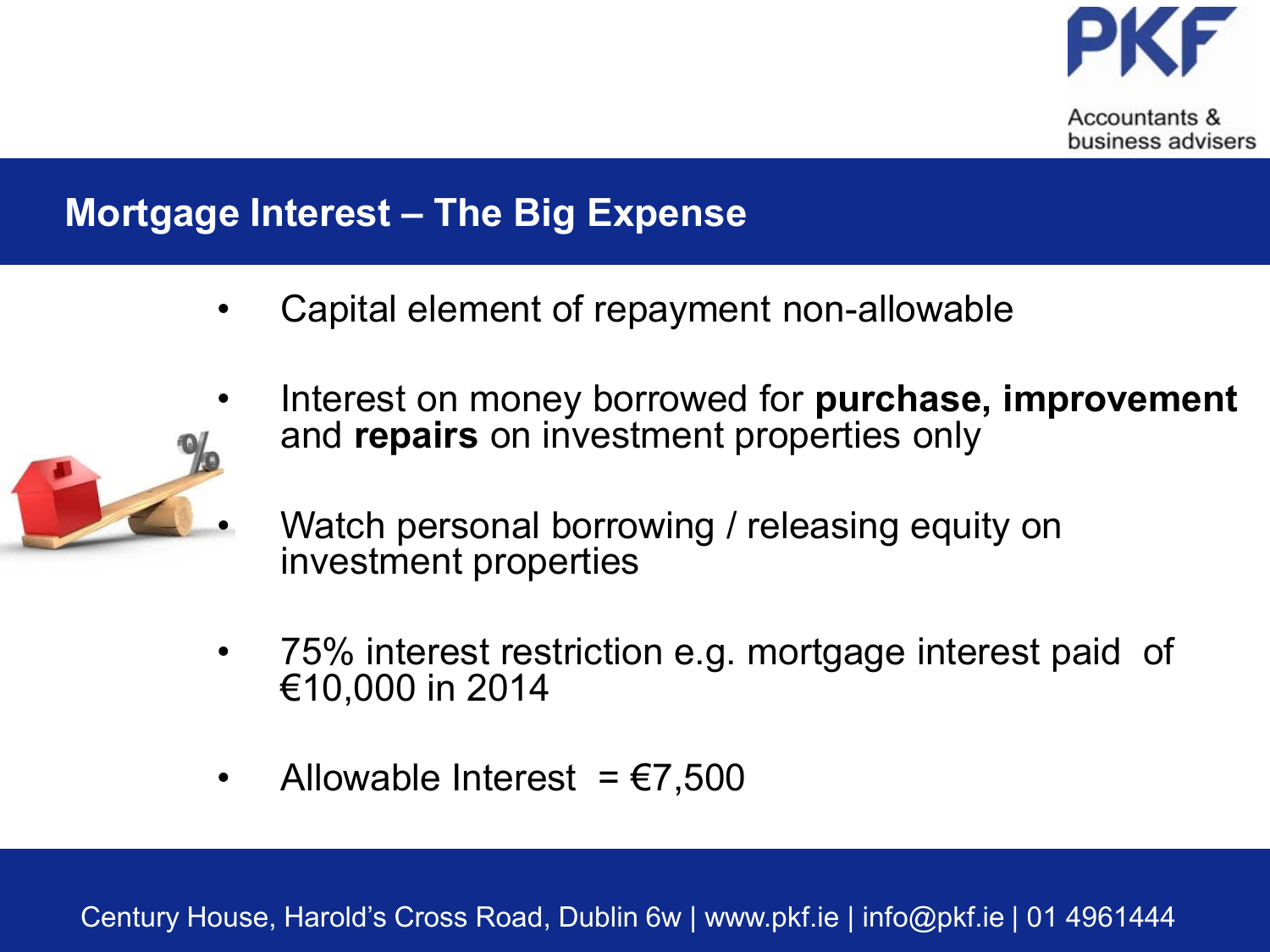

#### **Problems encountered with interest/mortgage repayments**

- Many landlords incorrectly think full repayment deductable i.e. interest and capital.
- Lower interest rates have created tax bills.
- Deductibility linked to compliance with PRTB.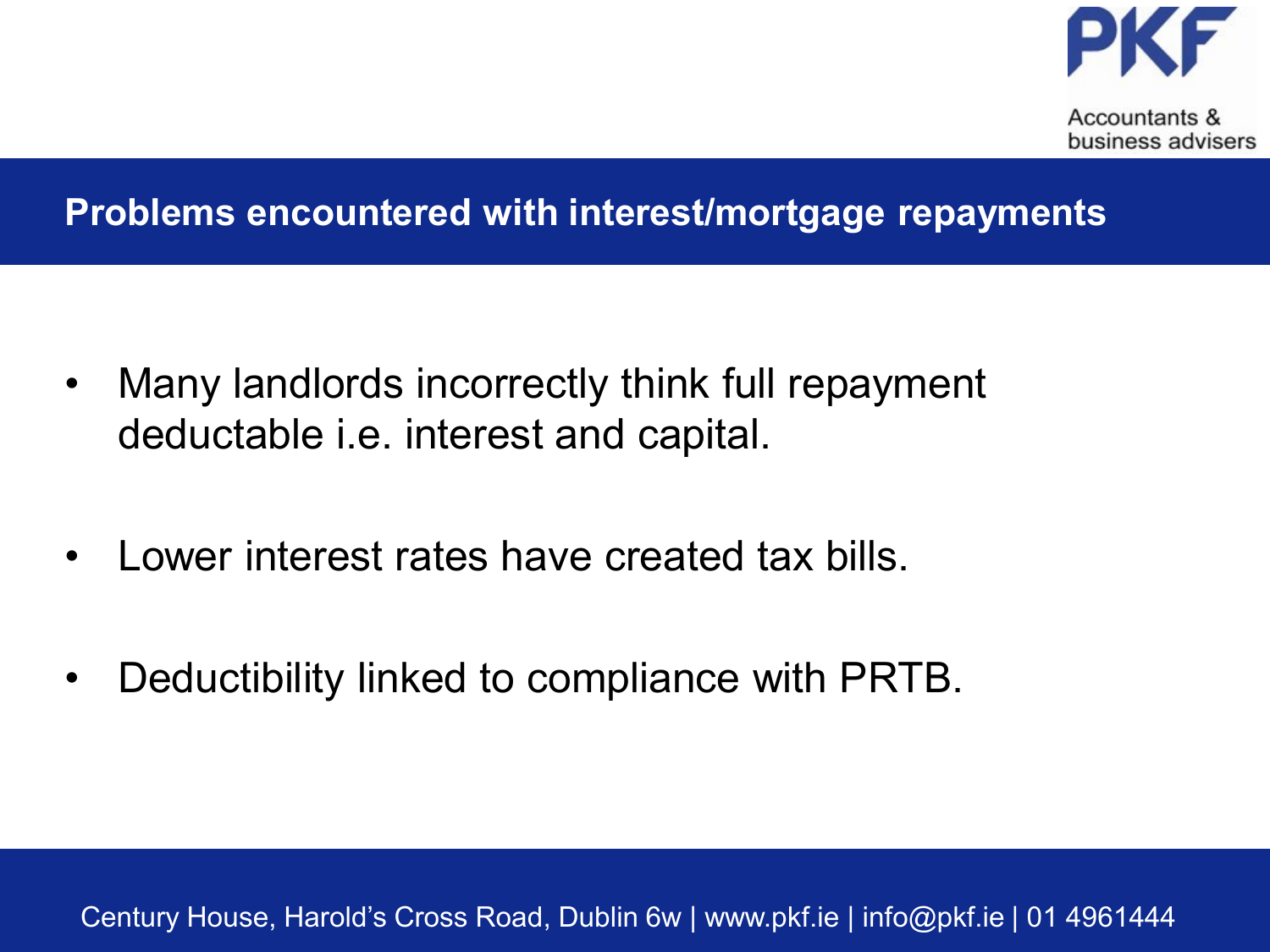

#### **Other Tax Deductible Expenses Against Gross Rents – These Reduce Your Tax Bill!!!**

- **Insurance**
- Rates
- **EXECOUNTER EXECUTE:**
- **Nanagement**
- **Service Charges**
- **PRTB Fees do letting agents** complete?

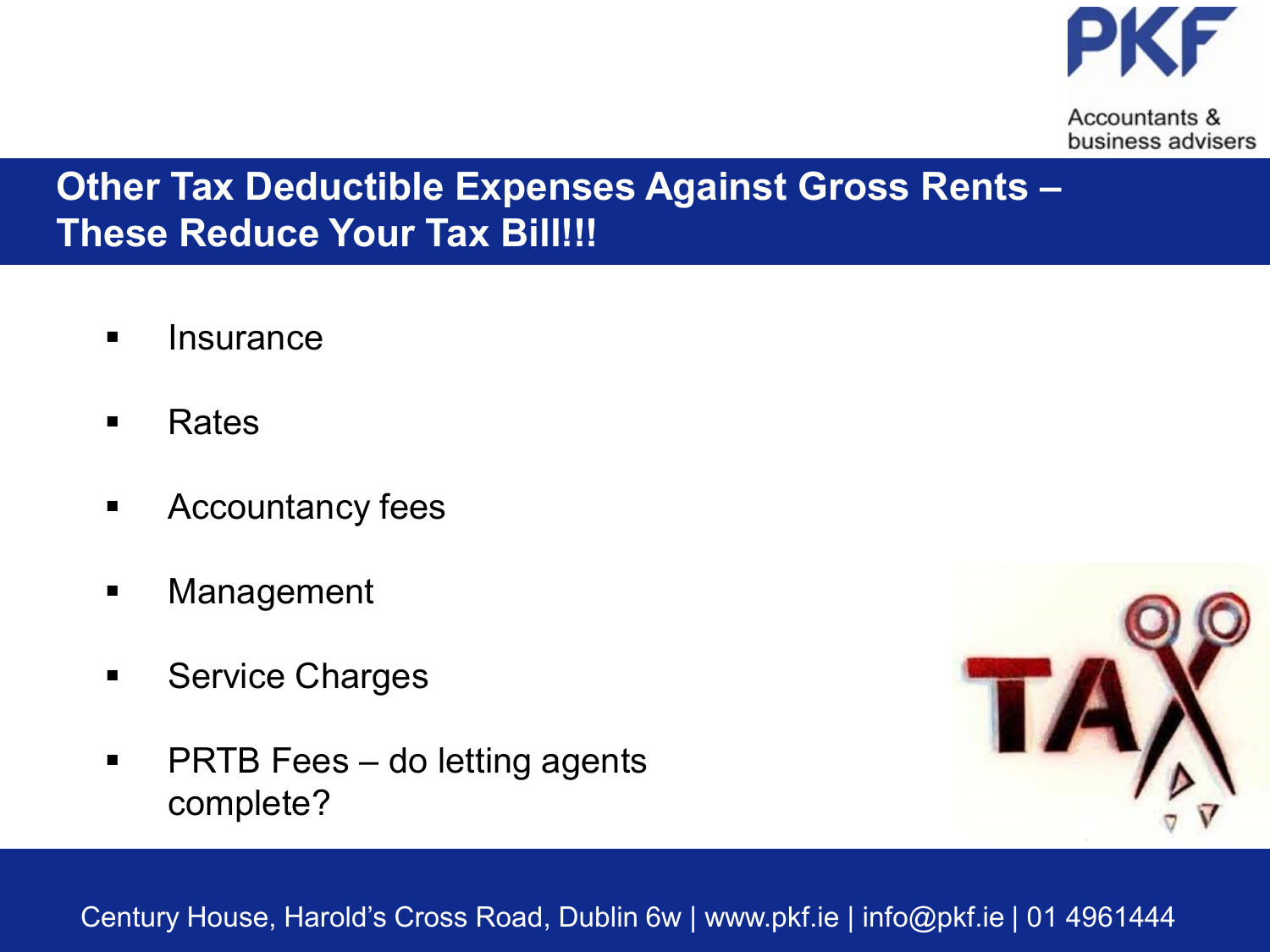

#### **Other Tax Deductible Expenses Against Gross Rents – These Reduce Your Tax Bill!!!**

Cost of any service or goods provided e.g. ESB, cable TV, telephone rental, etc.

- Legal fees on drawing up leases
- Maintenance



- Mortgage protection policies careful!
- NPPR, household charge, LPT NOT deductable.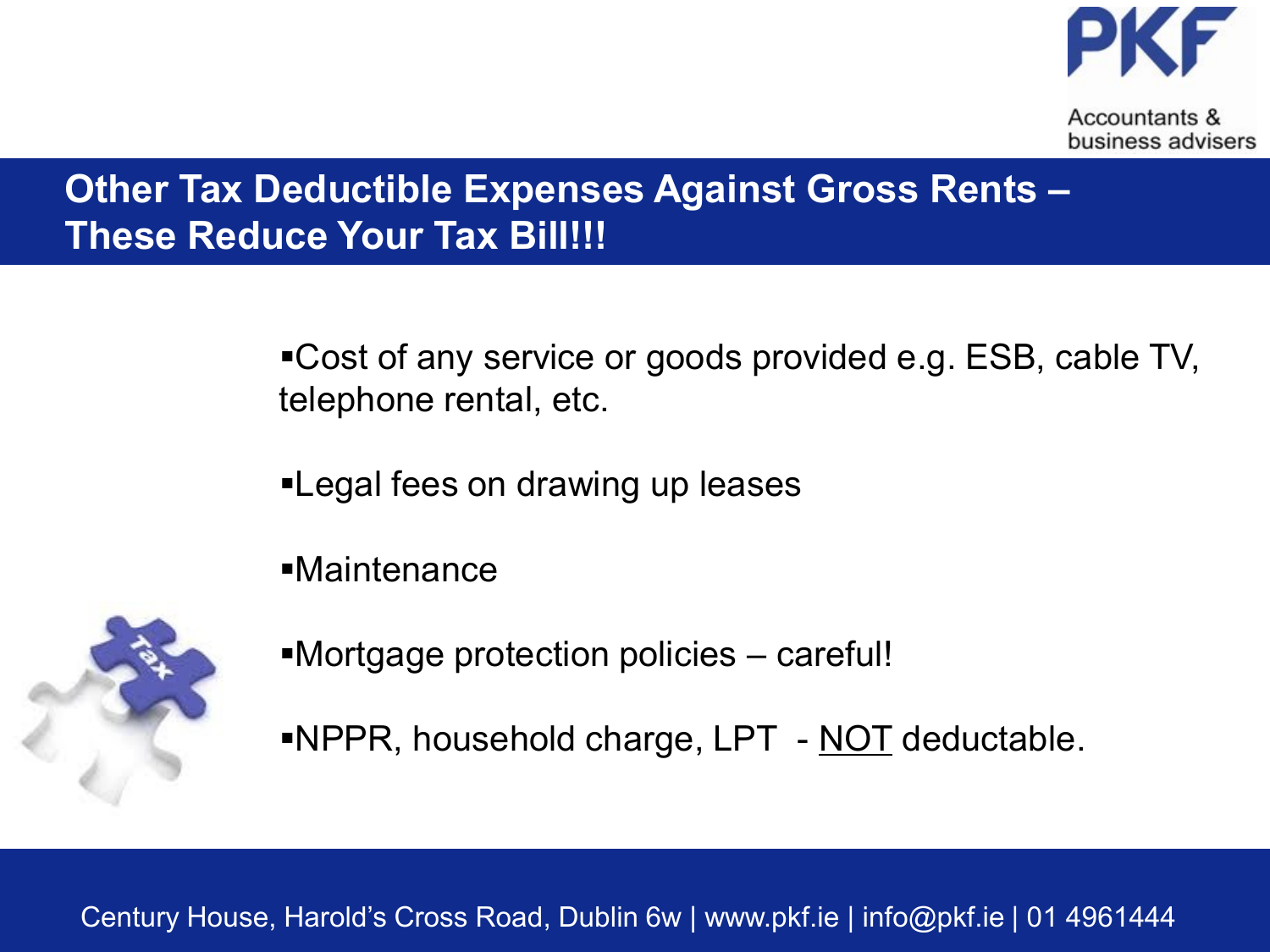

### **Pre-Letting Expenses**

- Specifically disallowed before property let if 1st time being let
- "In between letting" = ok
- Must be let before sale to claim expenses.

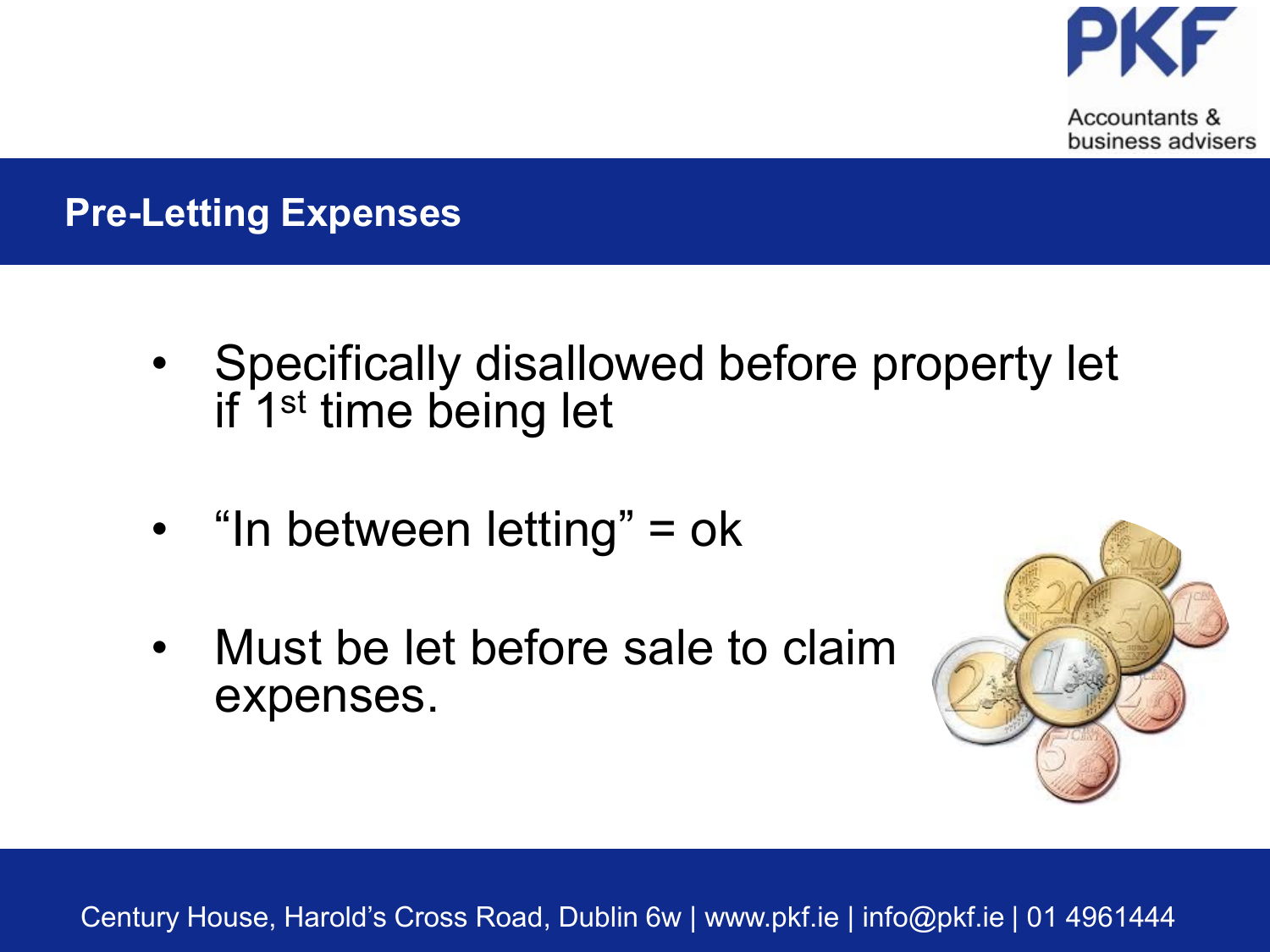

#### **Capital Expenditure i.e Fixtures & Fittings**



- Cost not fully deductable in year 1
- 12.5% over 8 years
- Beds
- **Carpets**
- Electrical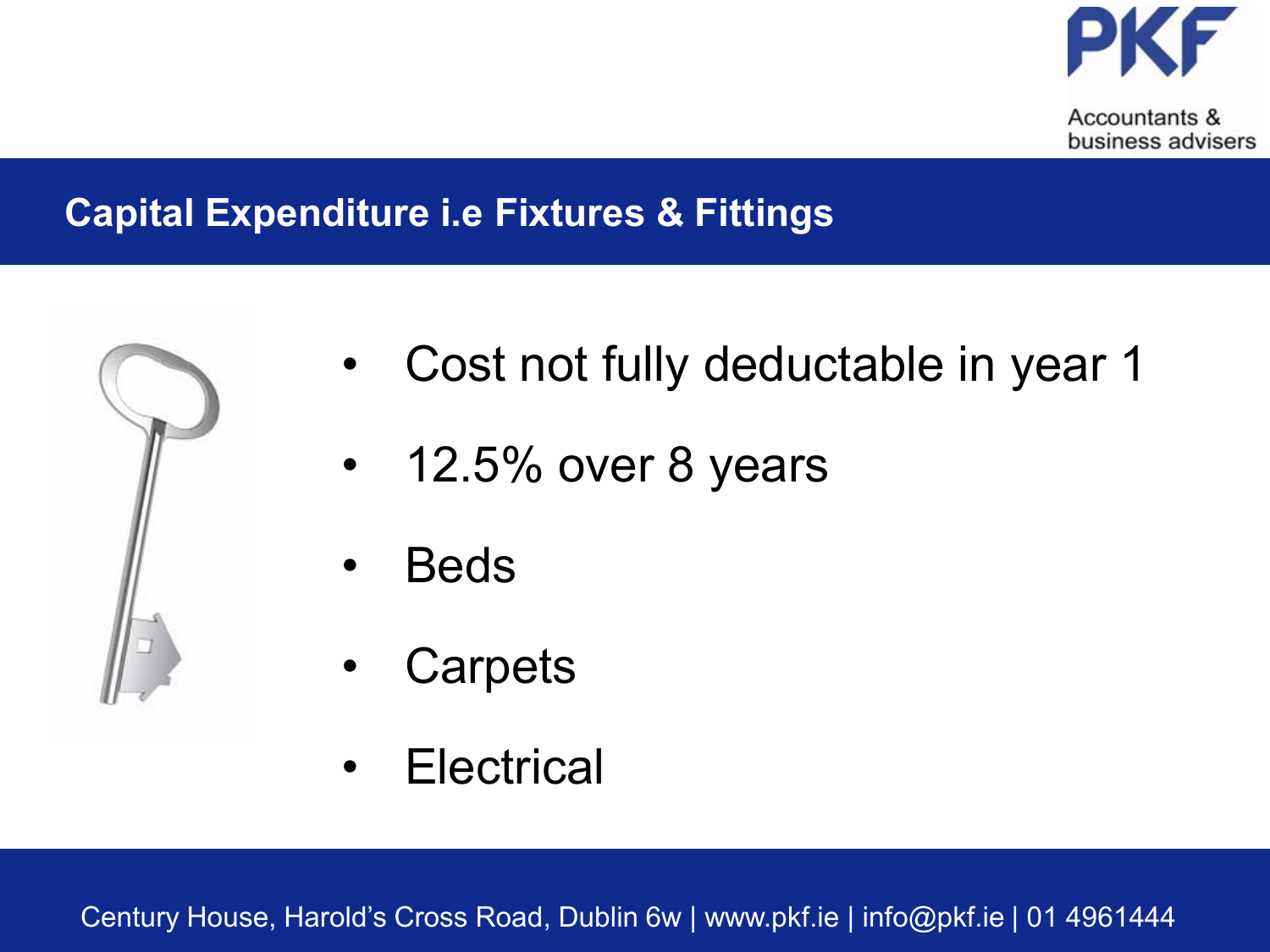

#### Capital Allowances



#### **TIP:**

- Make clients aware of potential claim available
- Suggest "Health Check"
- Make a comprehensive list of fixtures

#### Example:

- Moveable portioning
- Specialised Electric Lighting
- Heating & Ventilation systems
- Sprinkler systems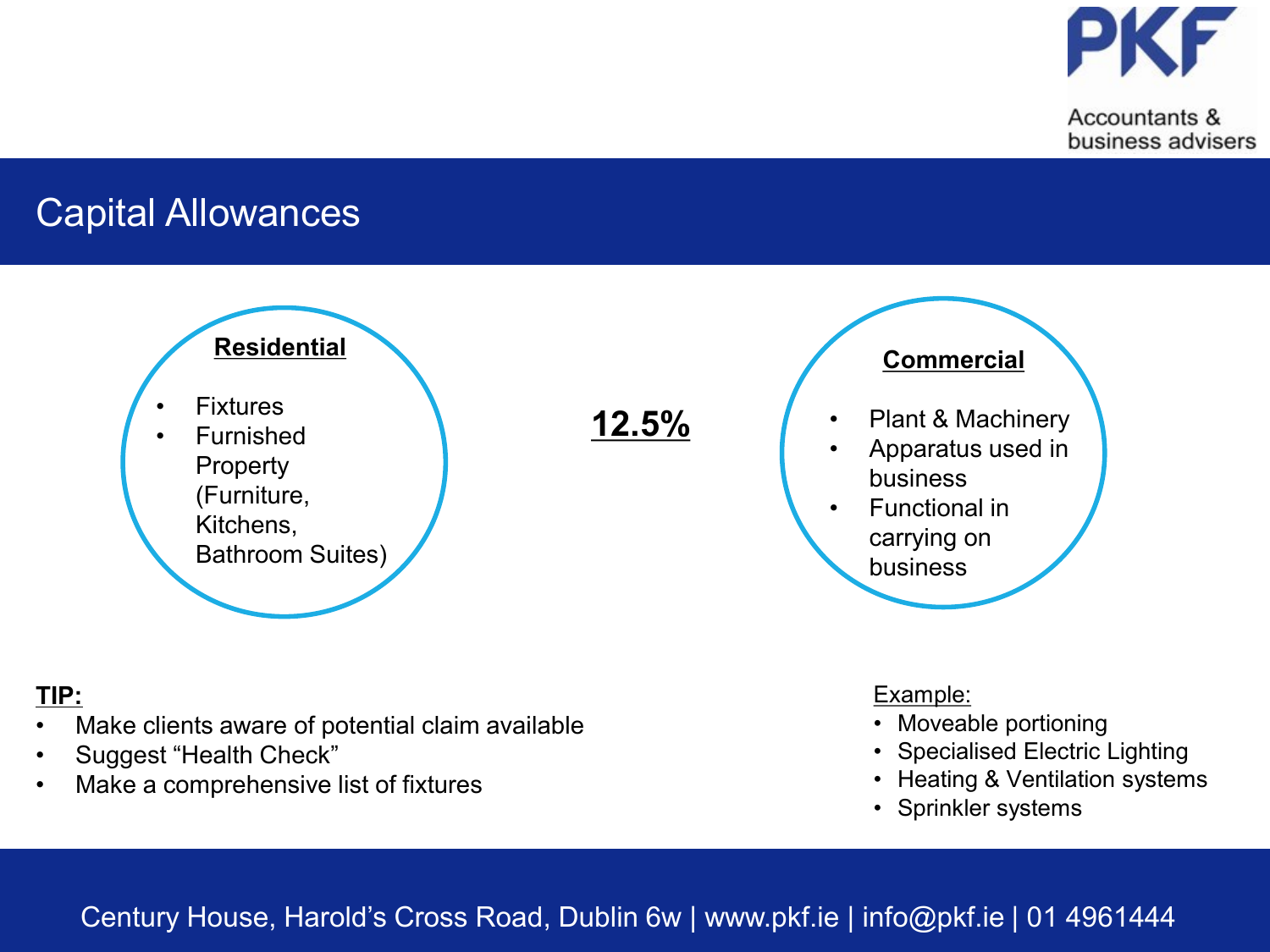

#### **Categorising Expenses**

Definition of a Repair ("Restoration of an existing asset") = full deduction against rents (must be no significant capital improvement)

 $\mathsf{V}$ 

Capital Expenditure ("Fixtures & Fittings") = gradual wear and tear allowance

= Confusion!

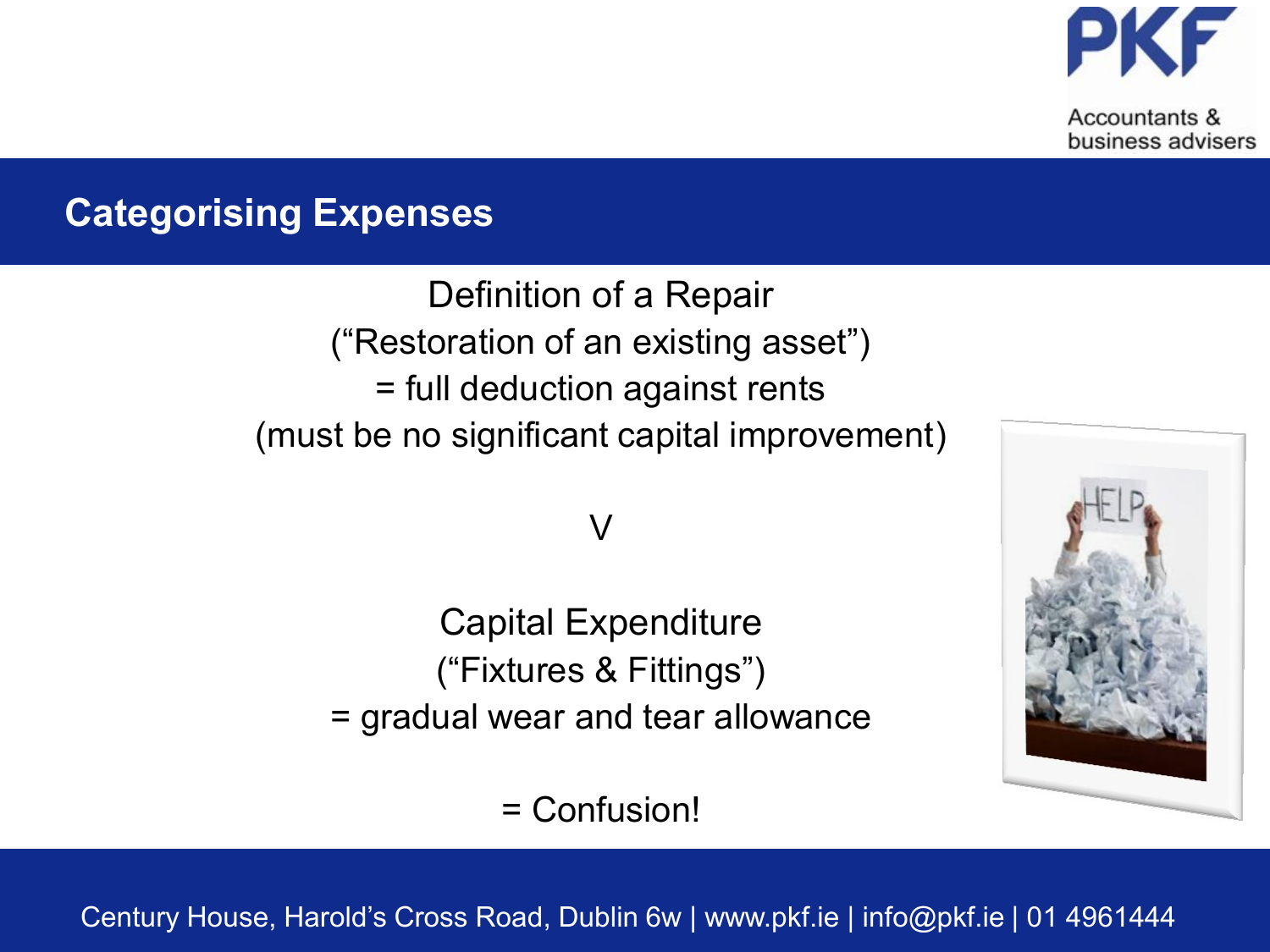

#### **Rental Computation**

- Gross rent receivable Less expenses
	- o Repairs
	- o Allowable mortgage interest
	- o Other expenses
	- o Net rent (loss)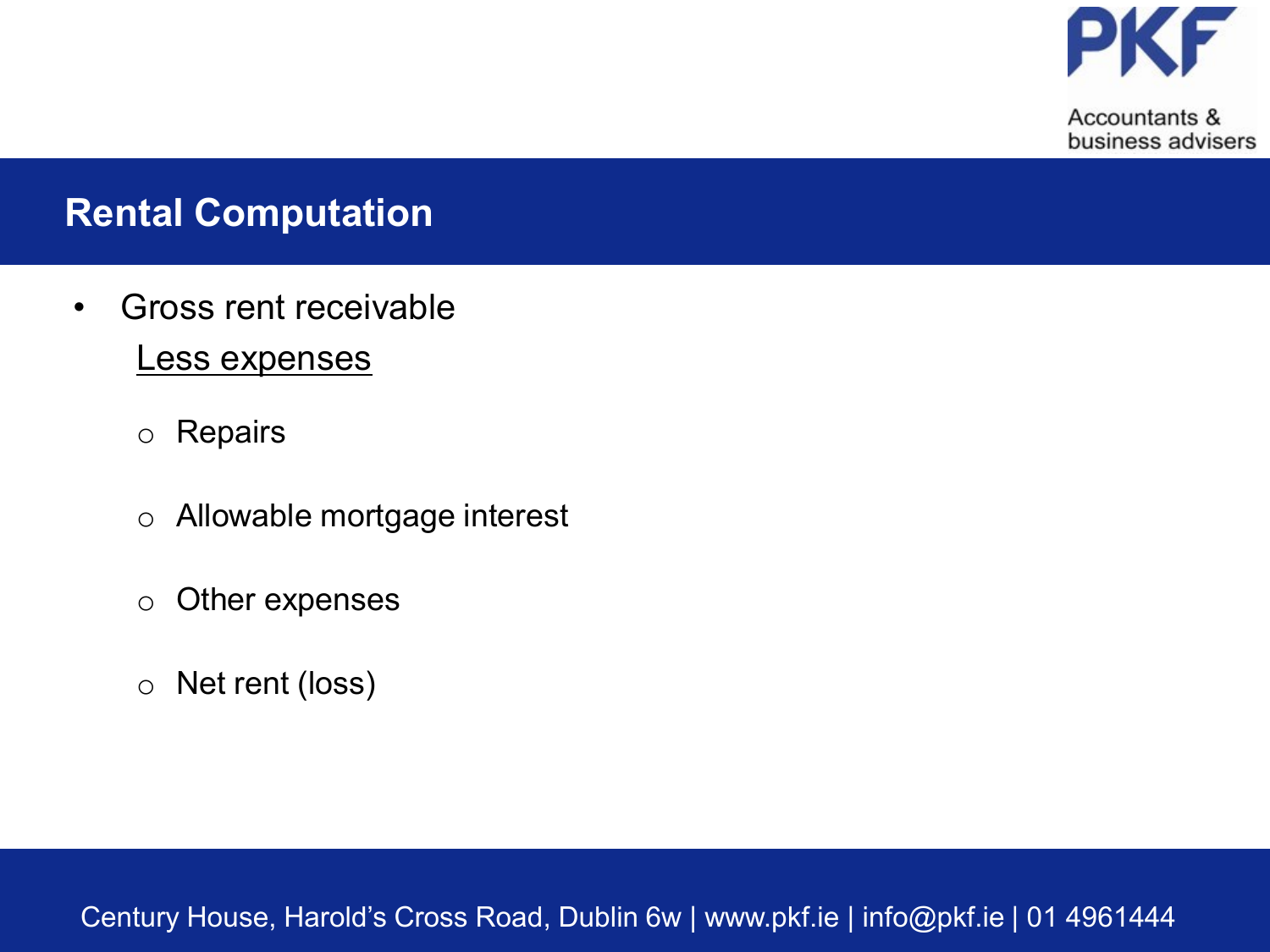

#### **Principal Residence turned Investment Property**

Careful on:

- Mortgage relief at source. Need to advise Revenue of change of circumstances if property no longer one's Principle Private Residence.
- Capital Gains Tax.
- Allowed 12 months "deemed occupation**".**

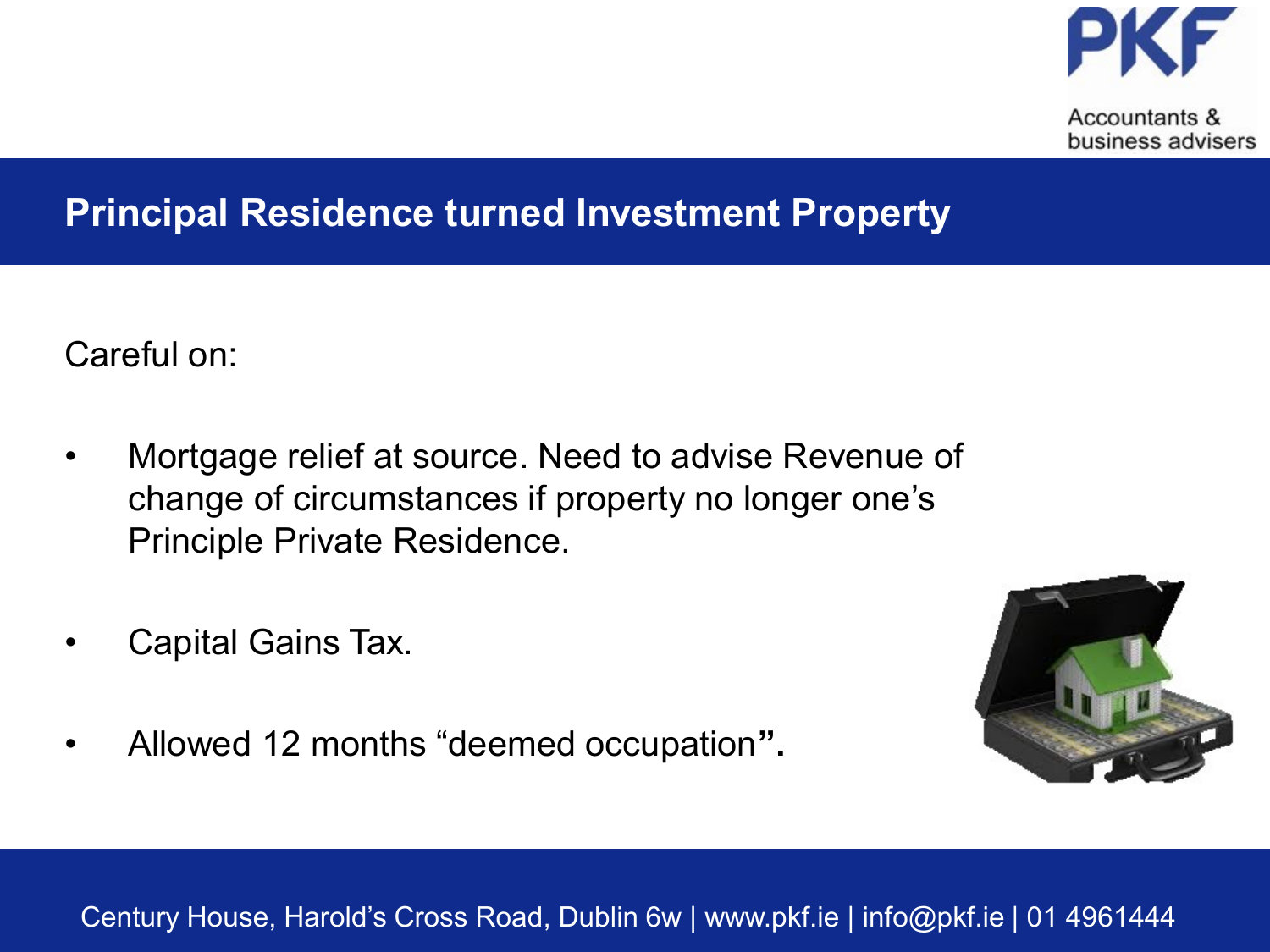

## **Non-Resident Landlords**



- Deduction of tax must occur if no "collection agent" .
- Form available to setup as "Collection Agent".
- Onus on you to deduct 20% Tax where no Collection Agent in force.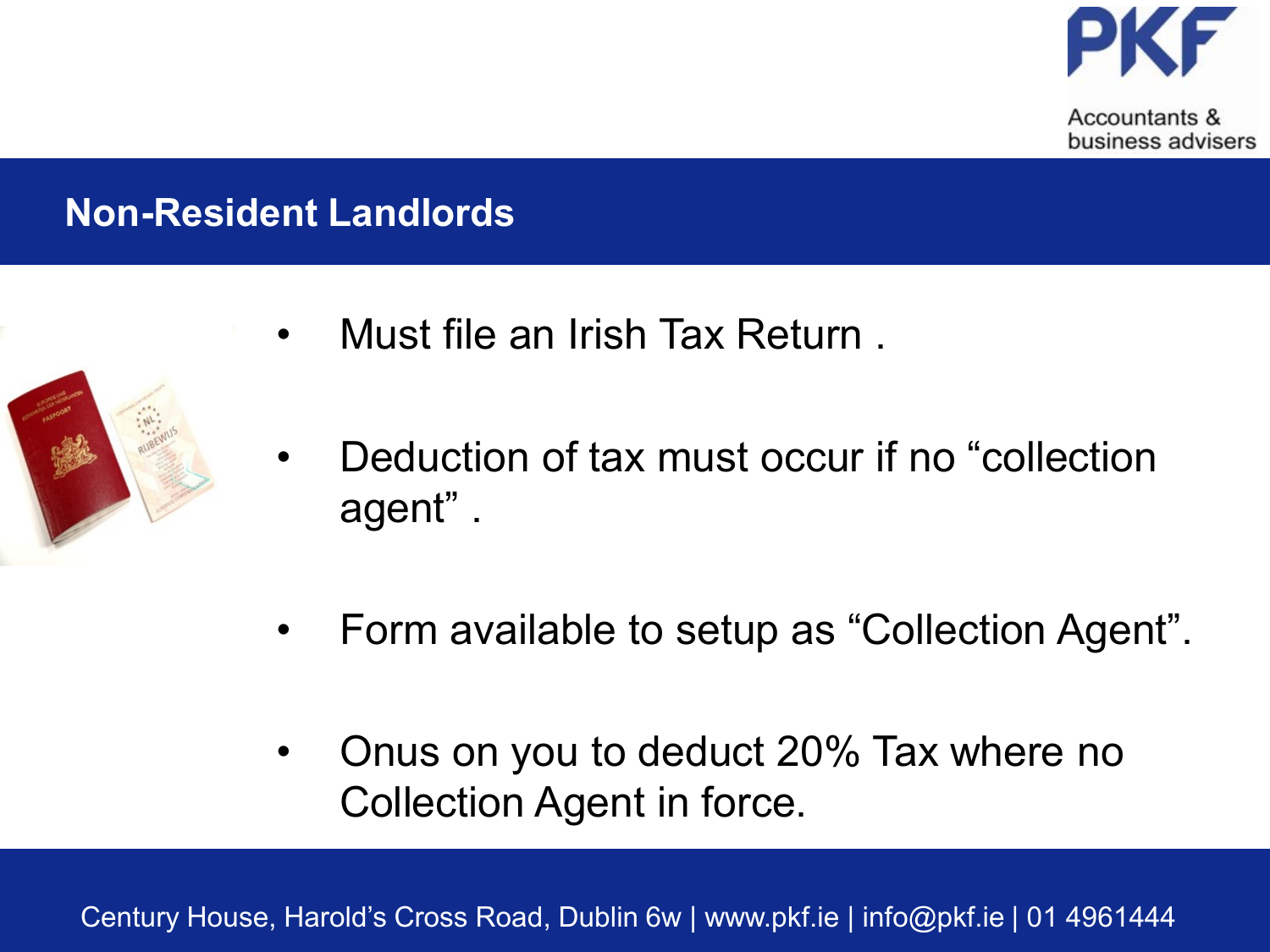

#### **Non-resident landlords**



No collection agent tax number provided means you must deduct 20% off gross rent and pay this to revenue

Collection agent tax number provided means you can pay rent in normal manner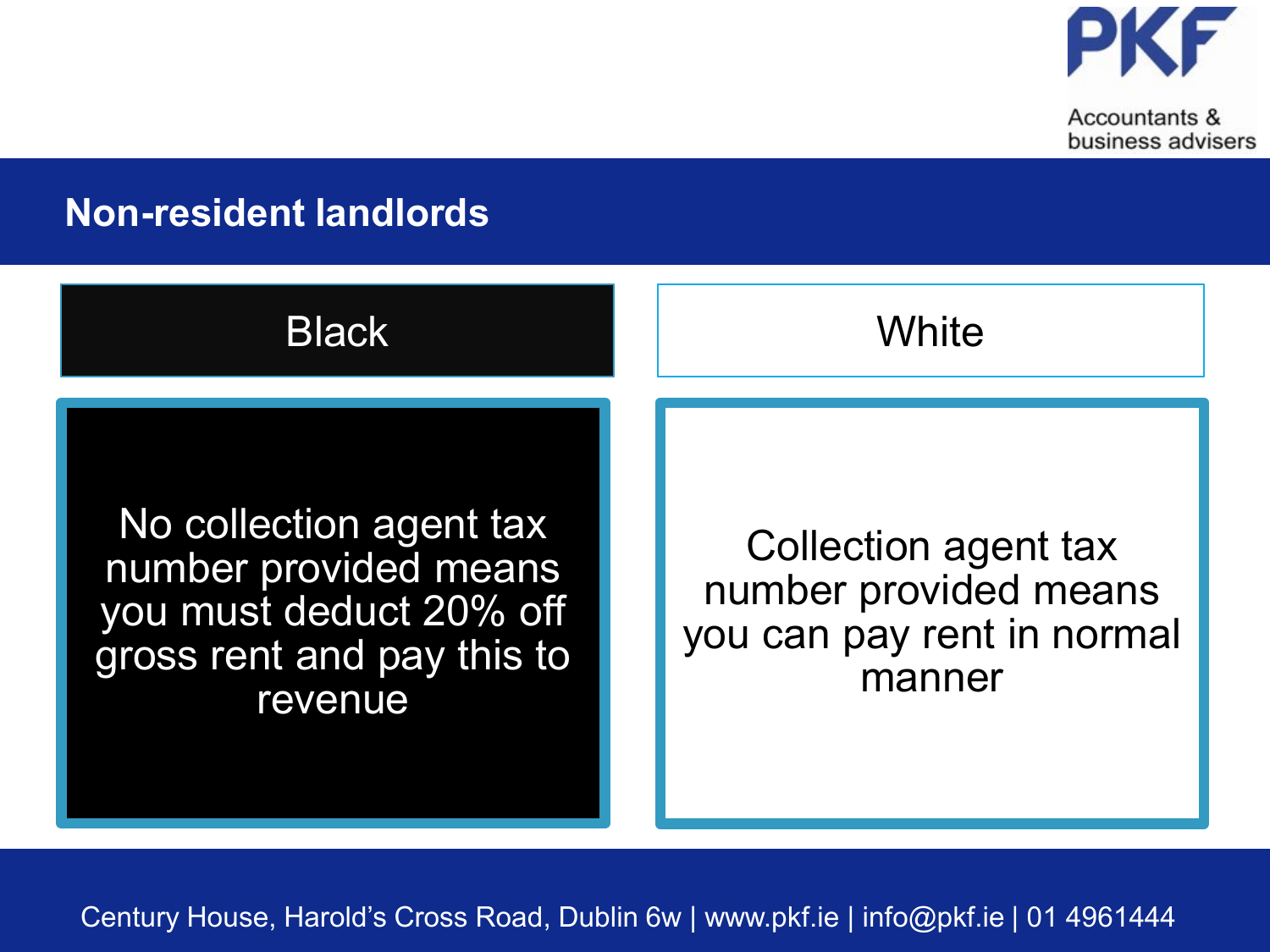

#### **Non-resident landlords**

| <b>Action: No collection</b>                                                                                                                             | <b>Action: Collection agent</b>                       |  |
|----------------------------------------------------------------------------------------------------------------------------------------------------------|-------------------------------------------------------|--|
| agent in force                                                                                                                                           | in force                                              |  |
| • Send tax $\omega$ 20% to<br>revenue<br>• Complete form R185<br>and provide to client<br>(form R185 available under<br>tax articles on IPAV<br>website) | Get confirmation of<br>collection agent tax<br>number |  |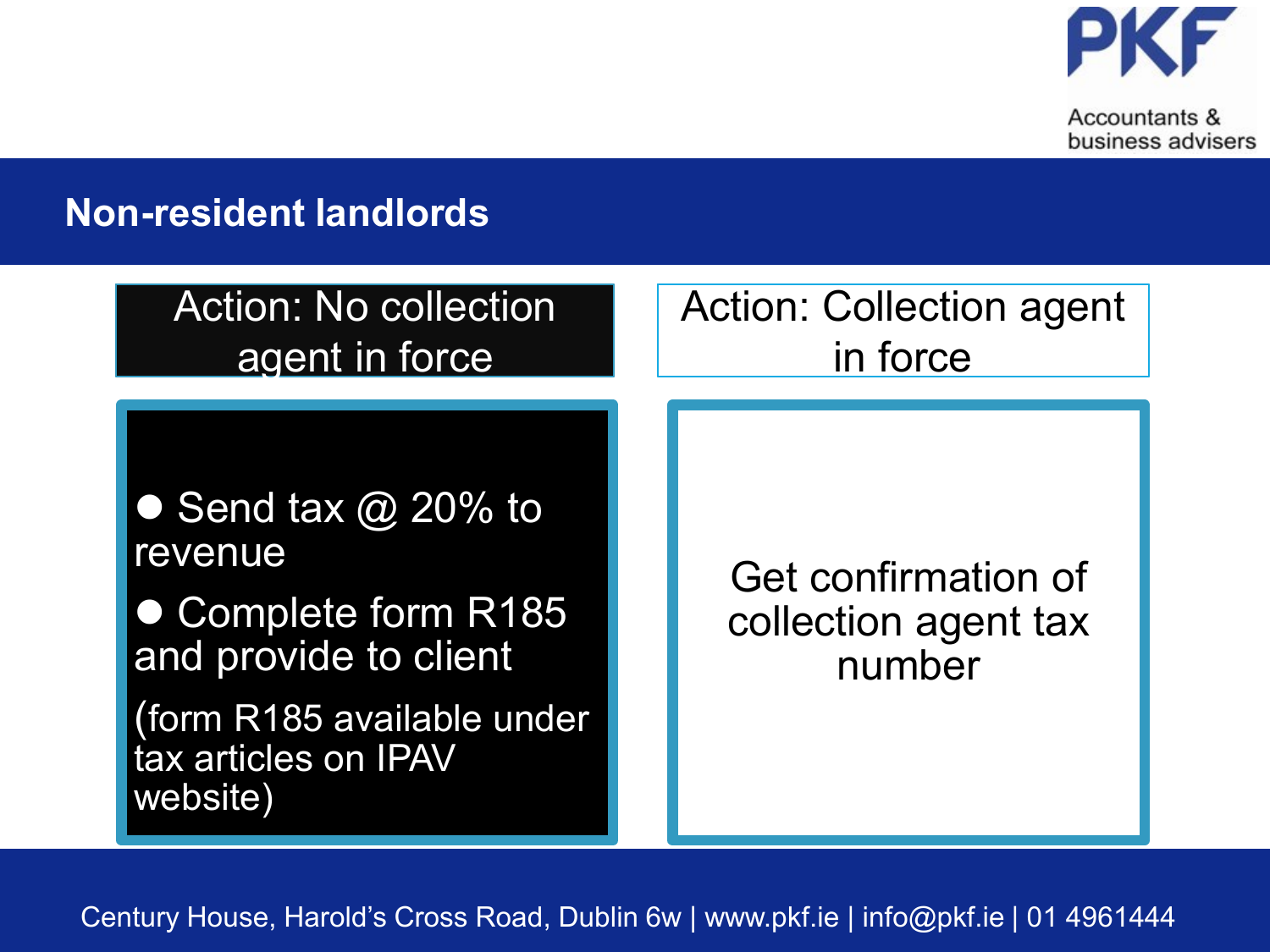

### **Recent Developments**



- PRTB Registration essential and a common question in Audits
- More Revenue Verification Audits & Audits in General!
- Revenue looking for separate rental computations for each property
- Cross check of property charges returns
- Revenue verification checks on rental expenditure etc.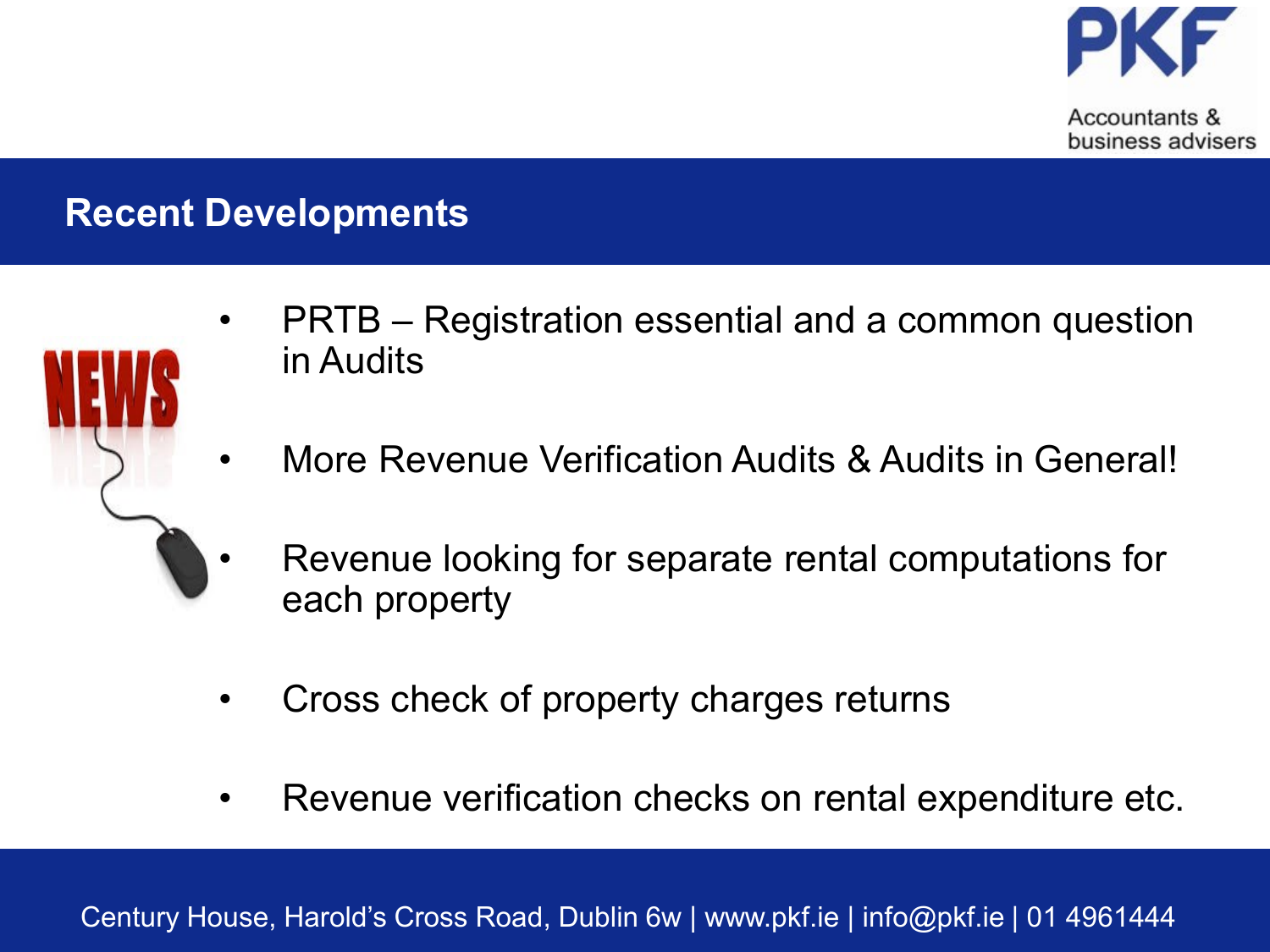

## Capital Gains Tax

CGT going up; 20%  $\Rightarrow$  22%  $\Rightarrow$  25%  $\Rightarrow$  30%  $\Rightarrow$  33%

Deductible Expenses:

- o Enhancement expenditure
- o Cost of property
- o Stamp Duty
- o Legal and auctioneering fees
- o All costs associated with purchase and sale
- o Indexation
- o Properties bought by end of 2013 & held for 7 years exempt from CGT (applies to Europe and EAA)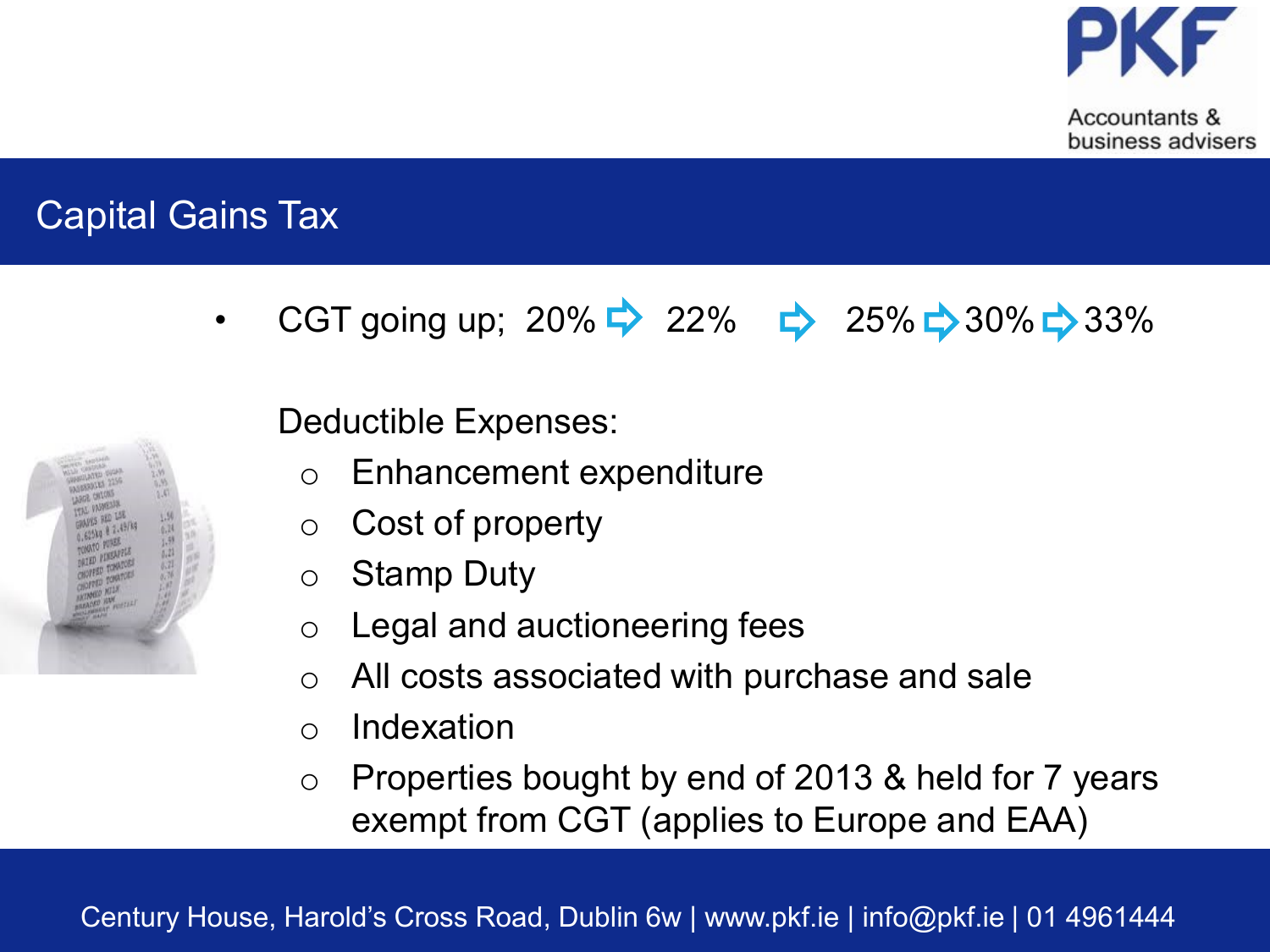

#### Budget 2016

Last year the Minister for Finance said;

"Every economy needs a fully functioning property market".

This year he said;

"In recognition of the recovery in asset prices, particularly property, I have decided to increase the group A tax free threshold"

 $\rightarrow$  Not much done for property owners

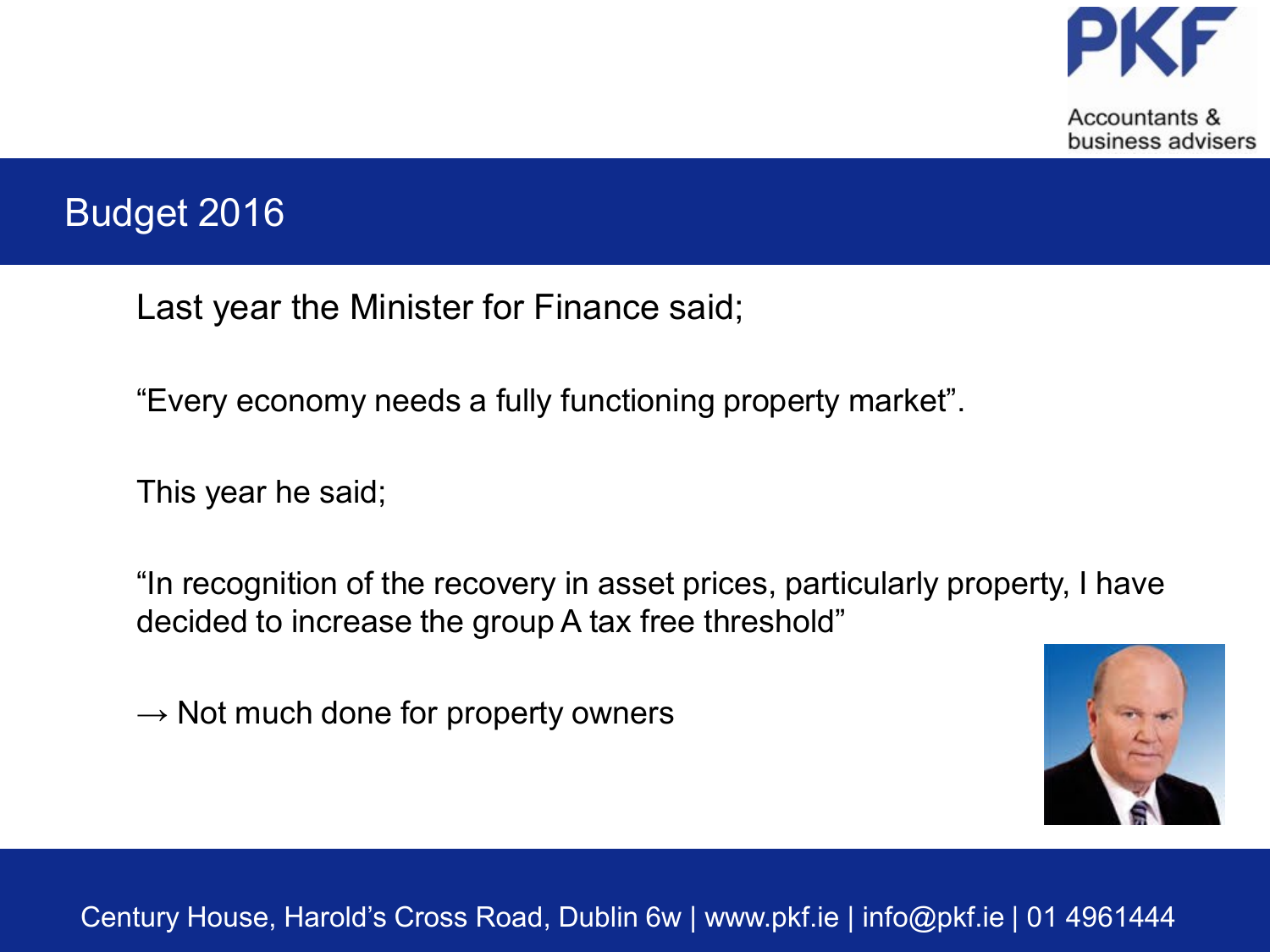

#### **Property Measures**

- LPT Valuation moved to 2019
- Pyrite exemption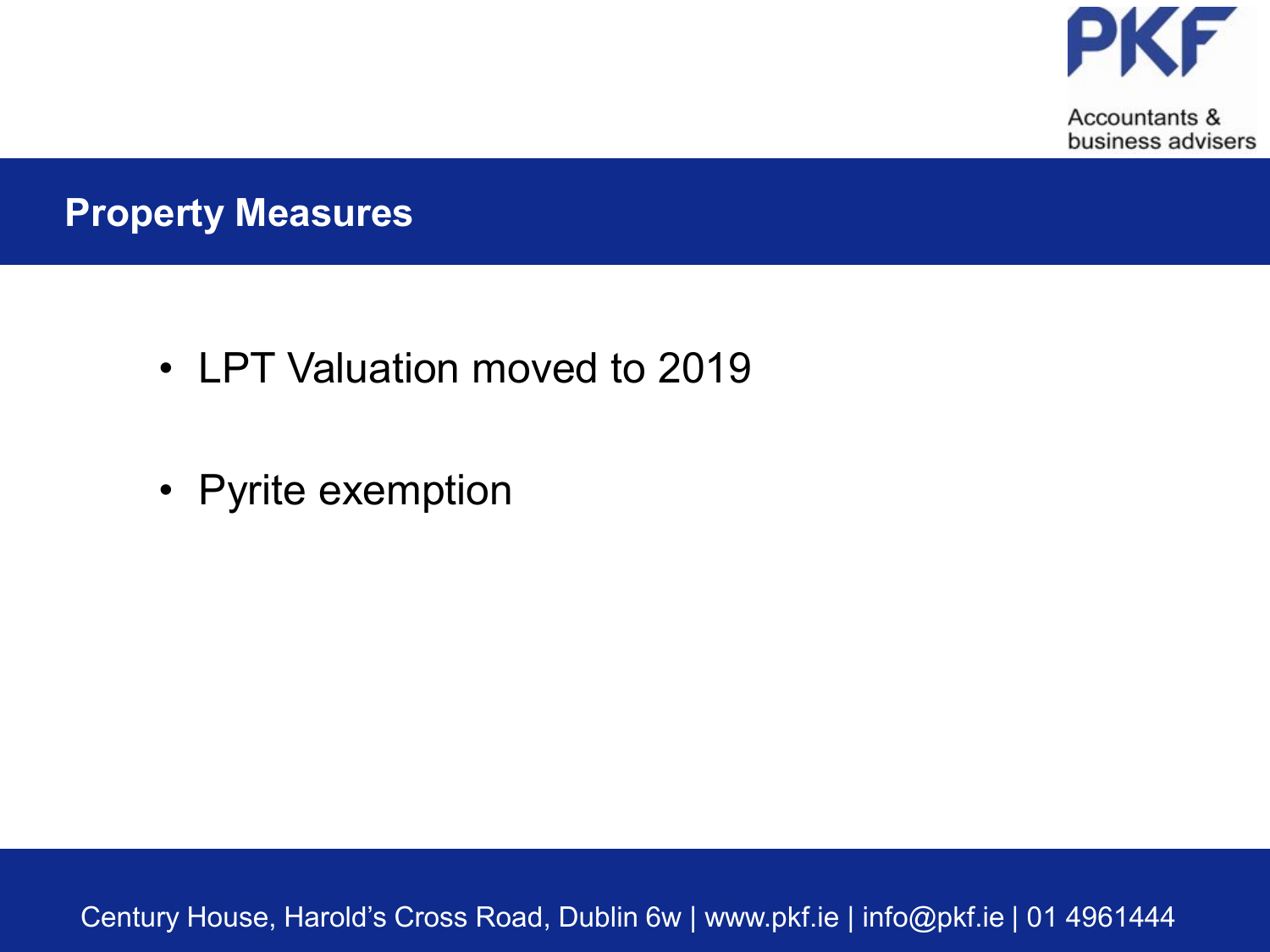

#### **Overview**

• Income Tax & USC

| <b>2016 Bands</b>   | <b>Rate</b> | <b>2015 Bands</b>   | <b>Rate</b> |
|---------------------|-------------|---------------------|-------------|
| €0-€12,012          | $1\%$       | €0-€12,012          | 1.5%        |
| €12, 013 to €18,668 | 3%          | €12,013-€17,576     | 3.5%        |
| €18,669 to €70, 044 | 5.5%        | €17,577-€70, 044    | 7%          |
| €70, 045 and above  | 8%          | €70, 045 and above  | 8%          |
| €100,000 and above* | 11%         | €100,000 and above* | 11%         |

\* Self-employed income only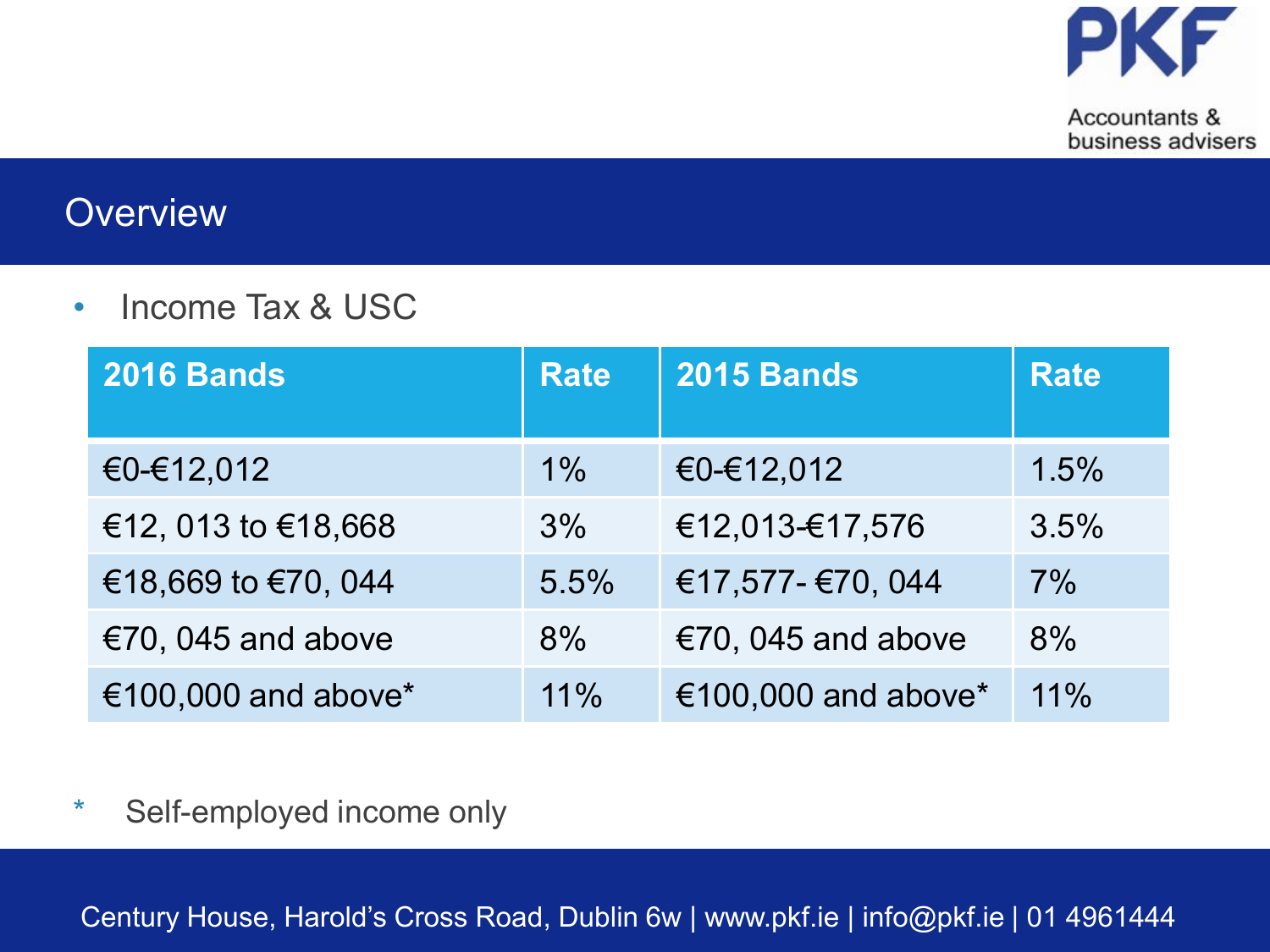

#### Income Tax

- Still 3% differential on S/E earnings >  $€100k$
- **Income Tax** 
	- Self-employed €550 tax credit
	- **Home Carers Credit** 
		- Increase to €1,000 (€810 in 2015) ۰
		- Earnings limit €7,200 (€5,080 in 2015) ۰
- Salary €55,000 single person  $\uparrow$  €677
- Salary €200,000, one earner, married  $\uparrow$  €1,092
- Employees earnings  $> \text{\textsterling}70,044 52\%$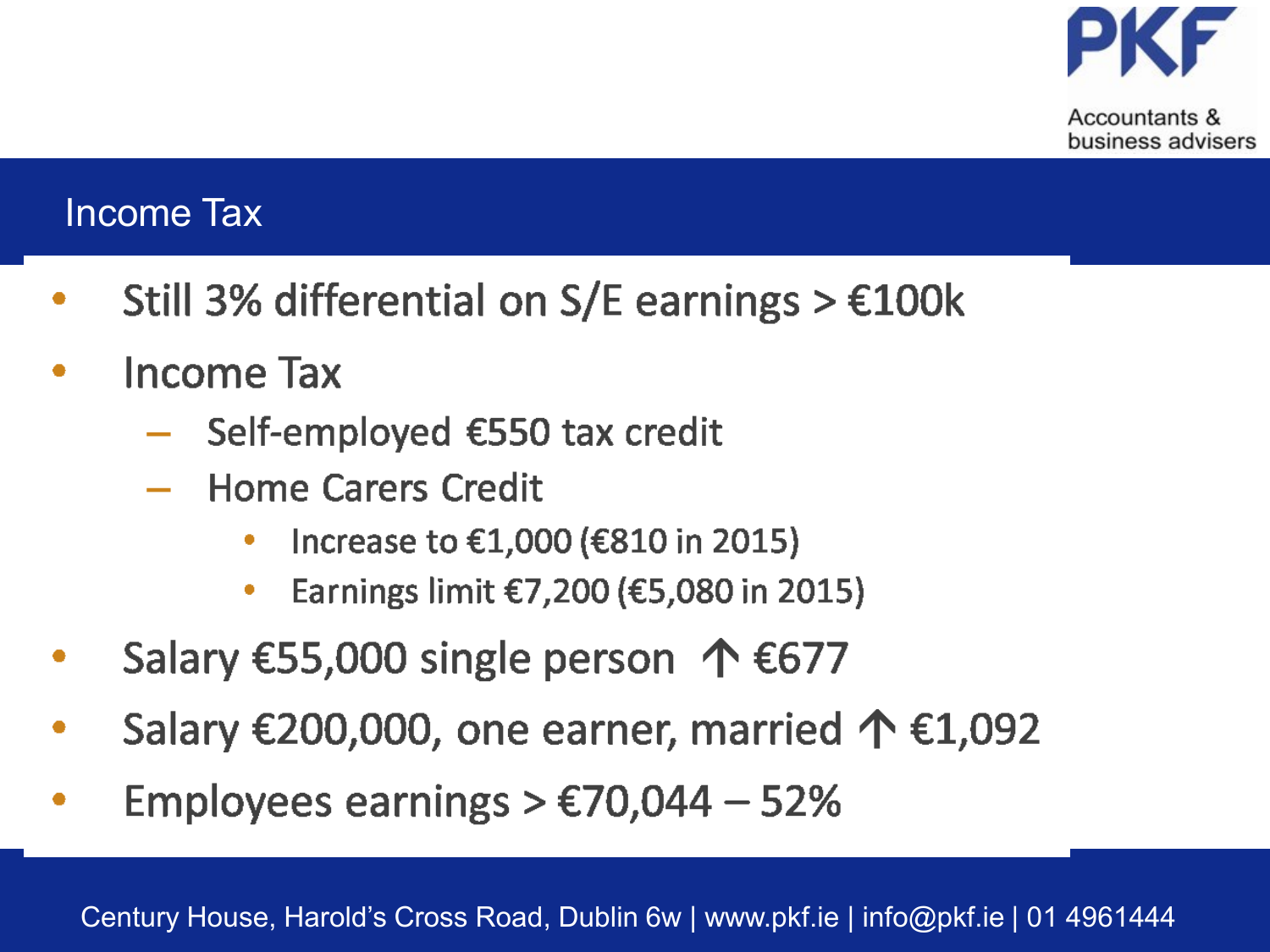

#### **HRI**

HRI – Available to investment properties

- Linked to compliance with PRTB
- If vacant, occupied within 6 months of qualifying work
- €4,050 tax credit
- Exp €4,406-€30,000 (excl VAT)
- Renovate property PPR & Investment Property
- Extended to 31/12/16

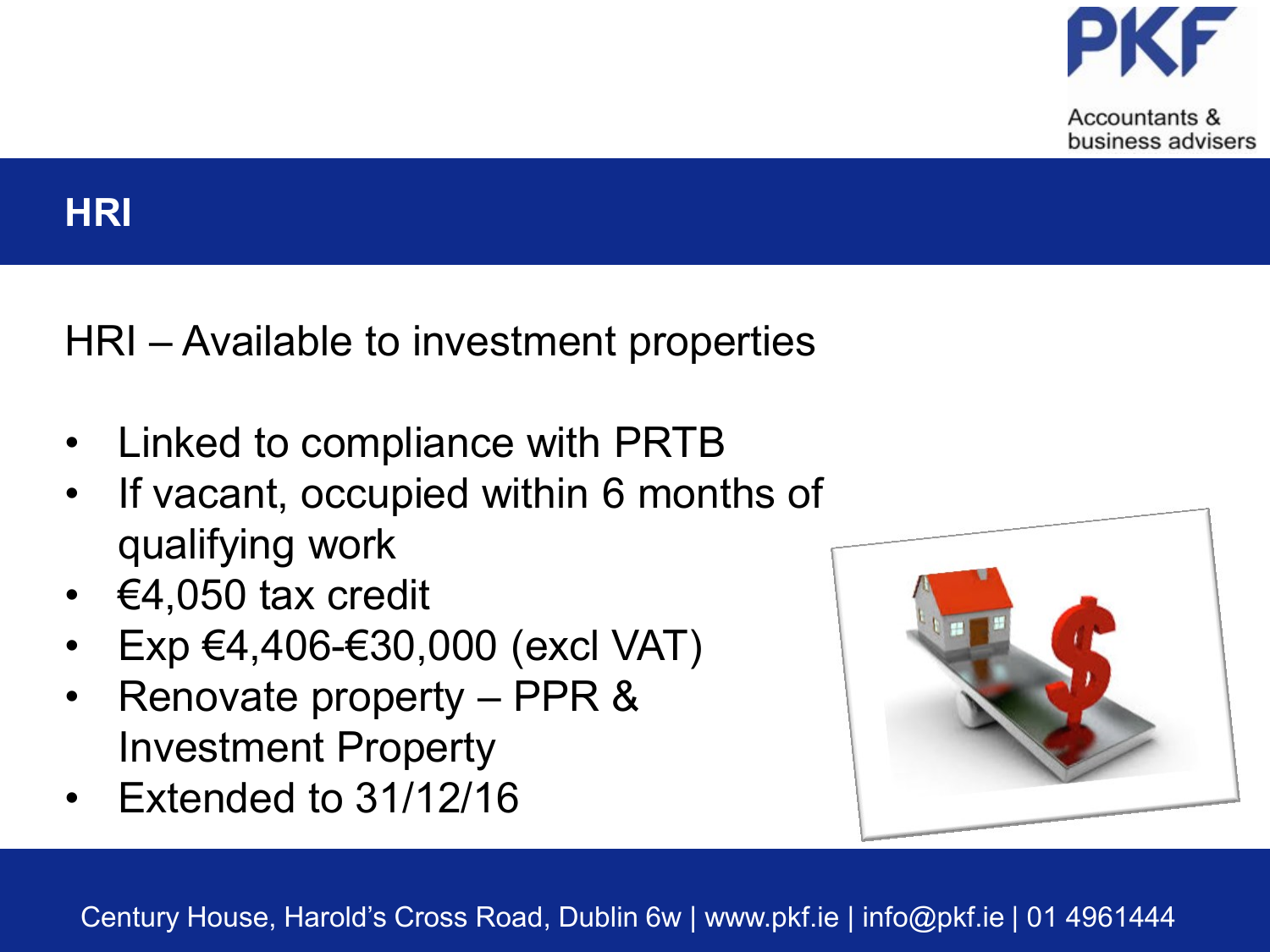

# Part 2: Revenue Audits

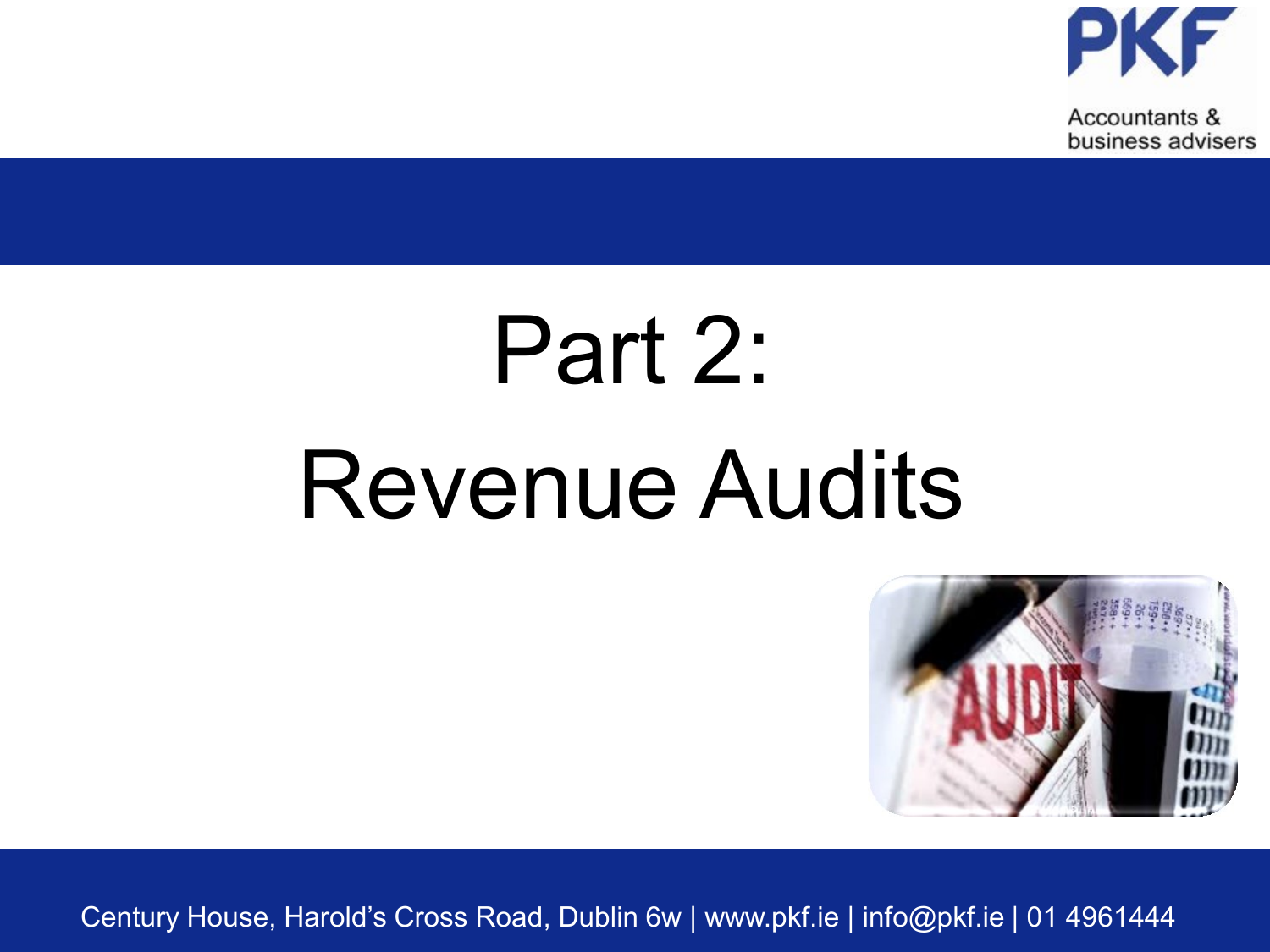

#### **Revenue Audits**

- More Common
- "REAP" Risk Evaluation Analysis Profiling
- Rents will be examined
- Bank statements analysed
- Leases Expected to be available on Revenue Audit day
- PRTB now essential as part of Tax Return
- Cash rental income
- Focus on how property financed/purchased.
- LPT is part of Revenue Audit

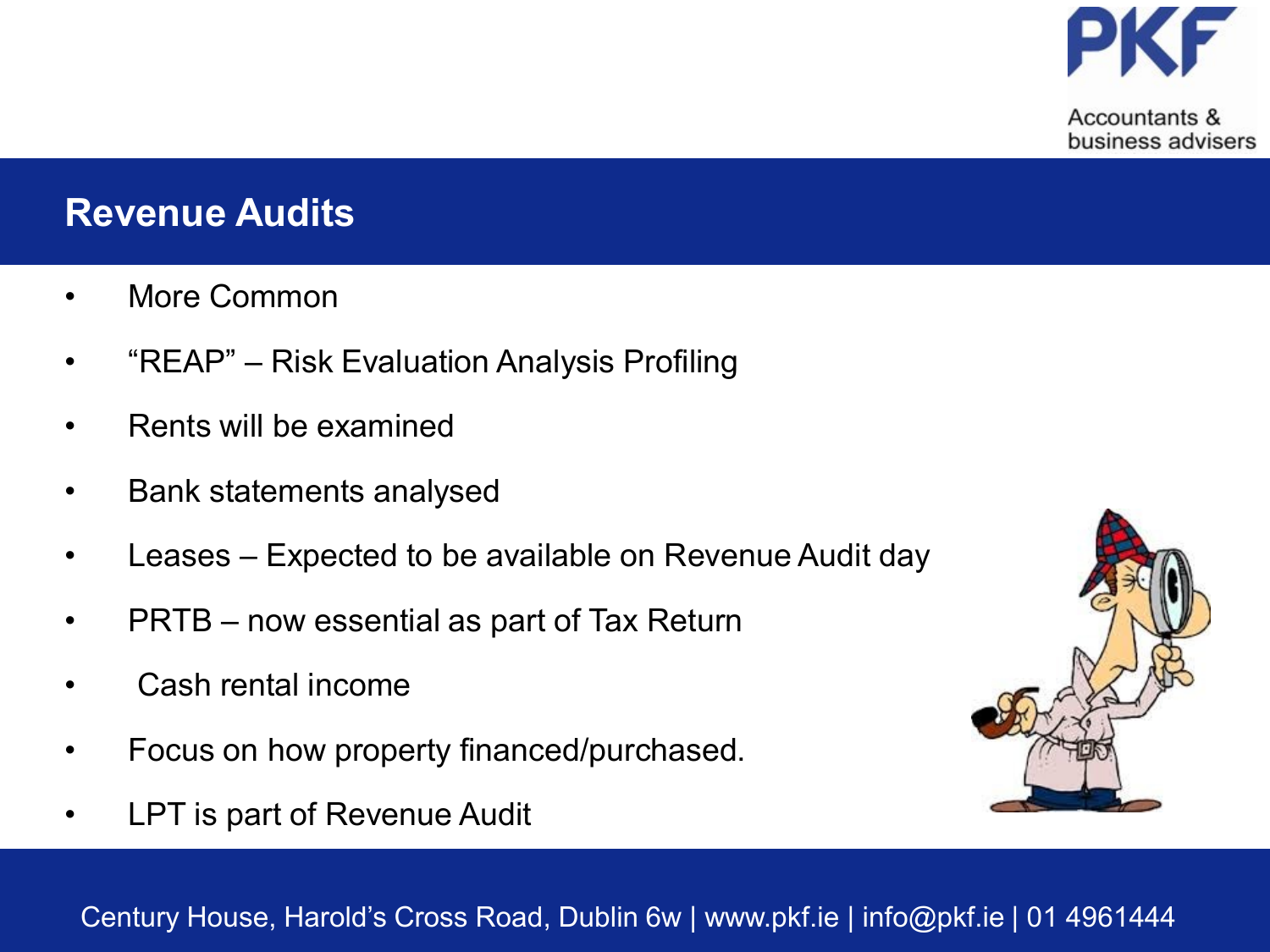

## **Widening the work of revenue**

- Audits
- **Investigations**
- Non-Audit Interventions
	- o Interviews
	- o Assurance
	- o Pursuit
	- o Reviews
	- o Joint Investigation
	- o Site Visits

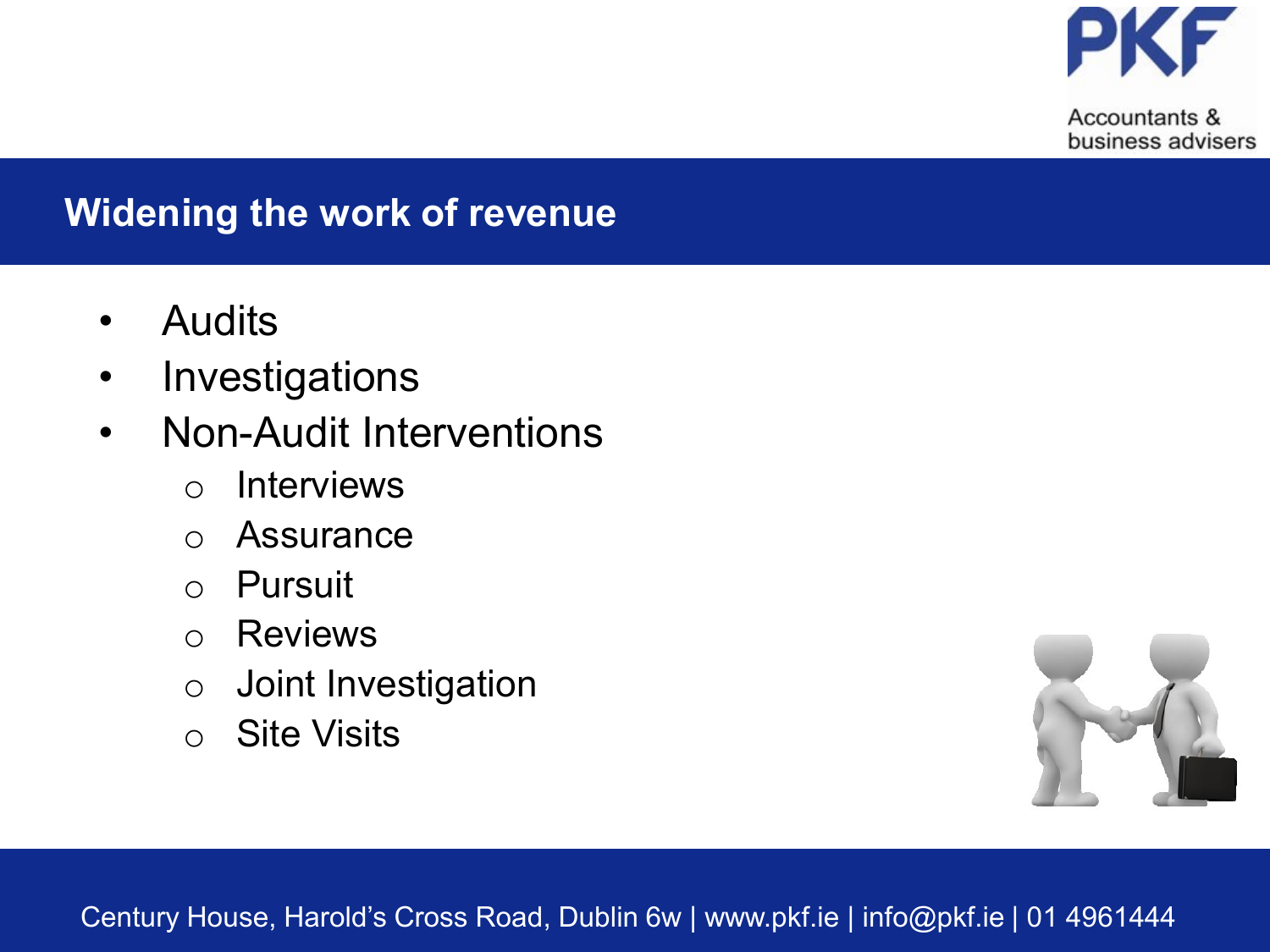

#### **Revenues door is open**

- Self correction
- Innocent errors 12 months no penalty
- Technical Adjustment €6,000
- No loss of Revenue claim– Penalty applies

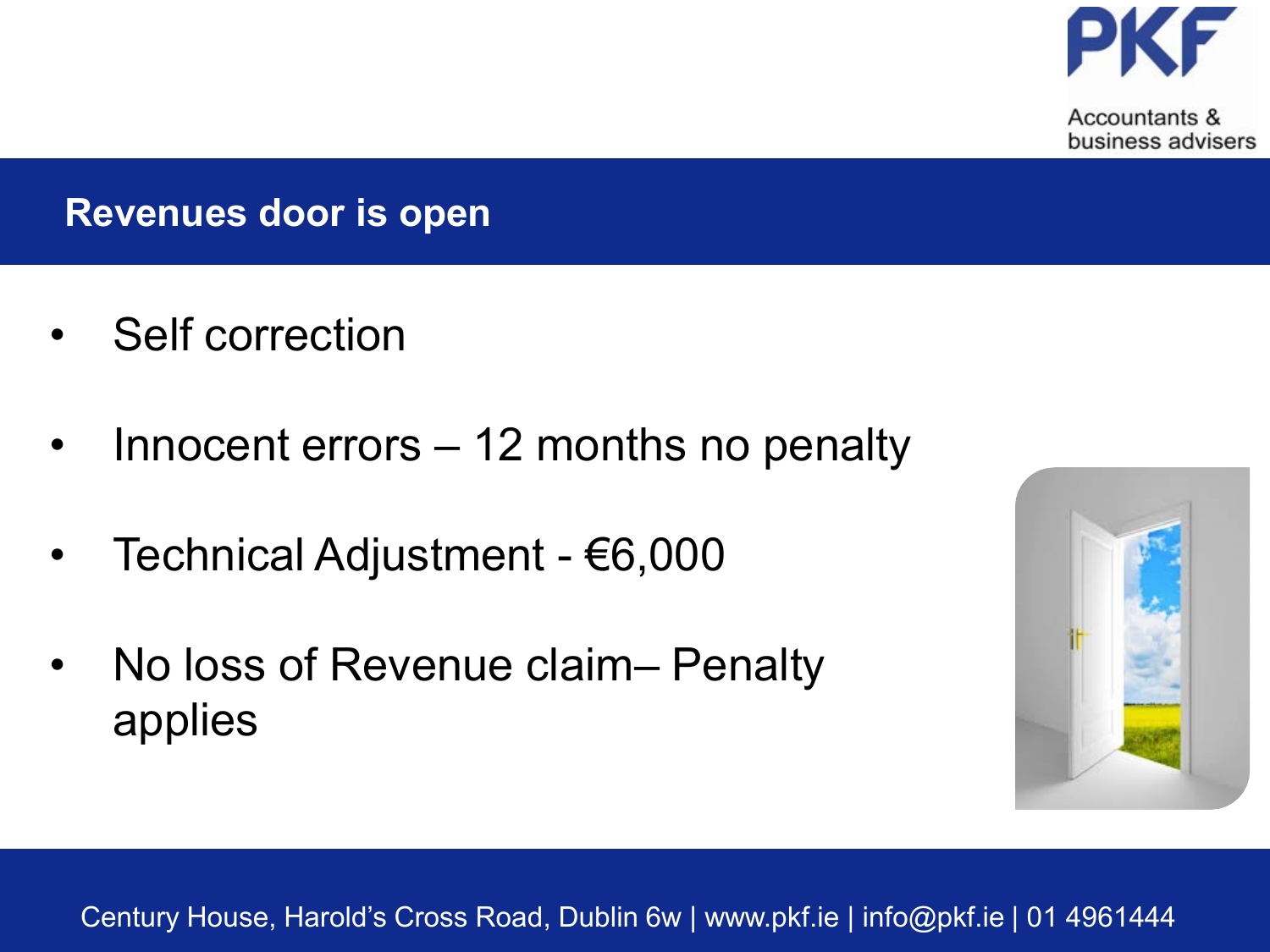

#### **Qualifying Disclosure**

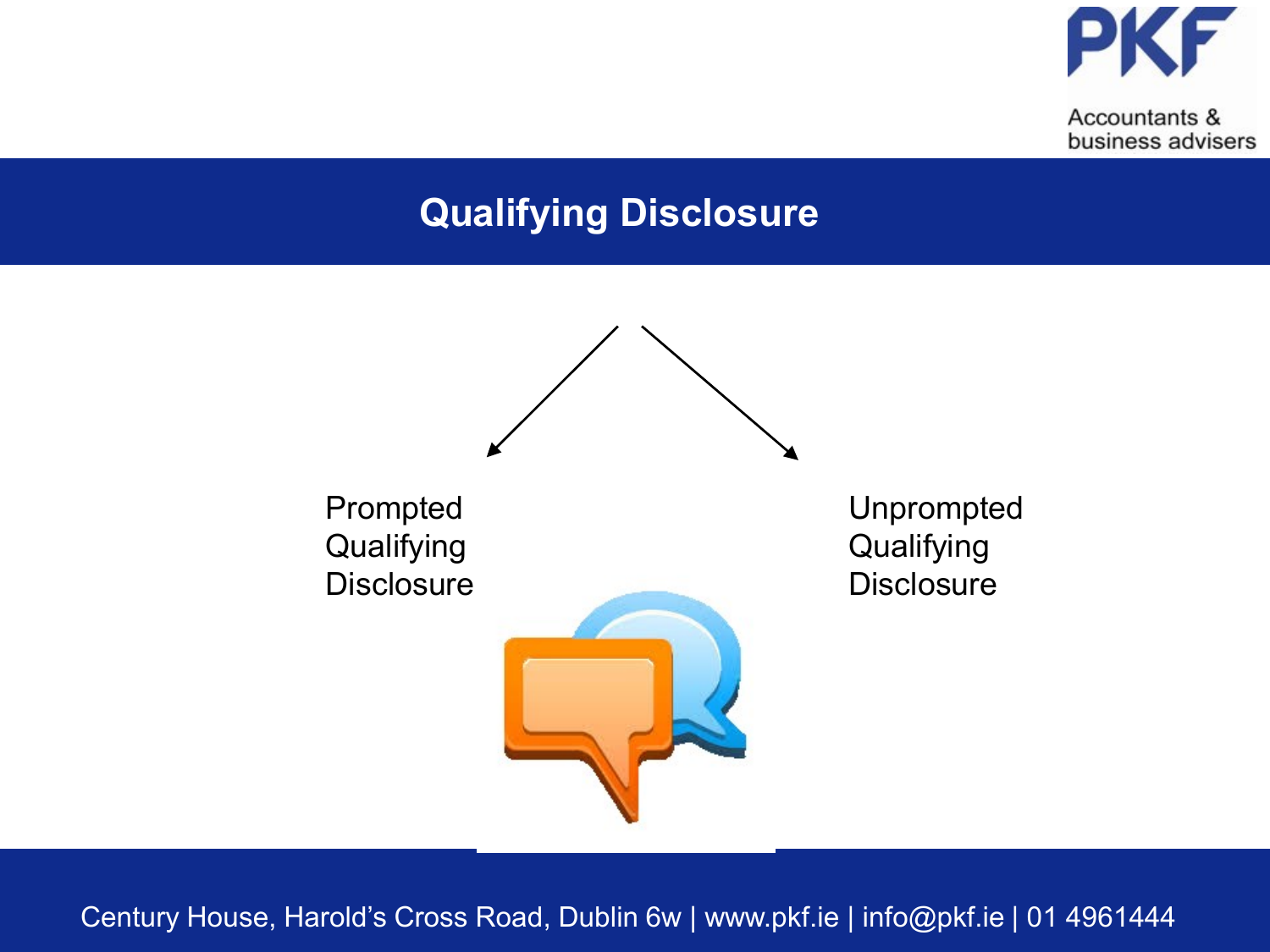

#### **Capital Gains Tax Valuations**

- Professional opinion not always accepted.
- Difference **v** Valuation submitted

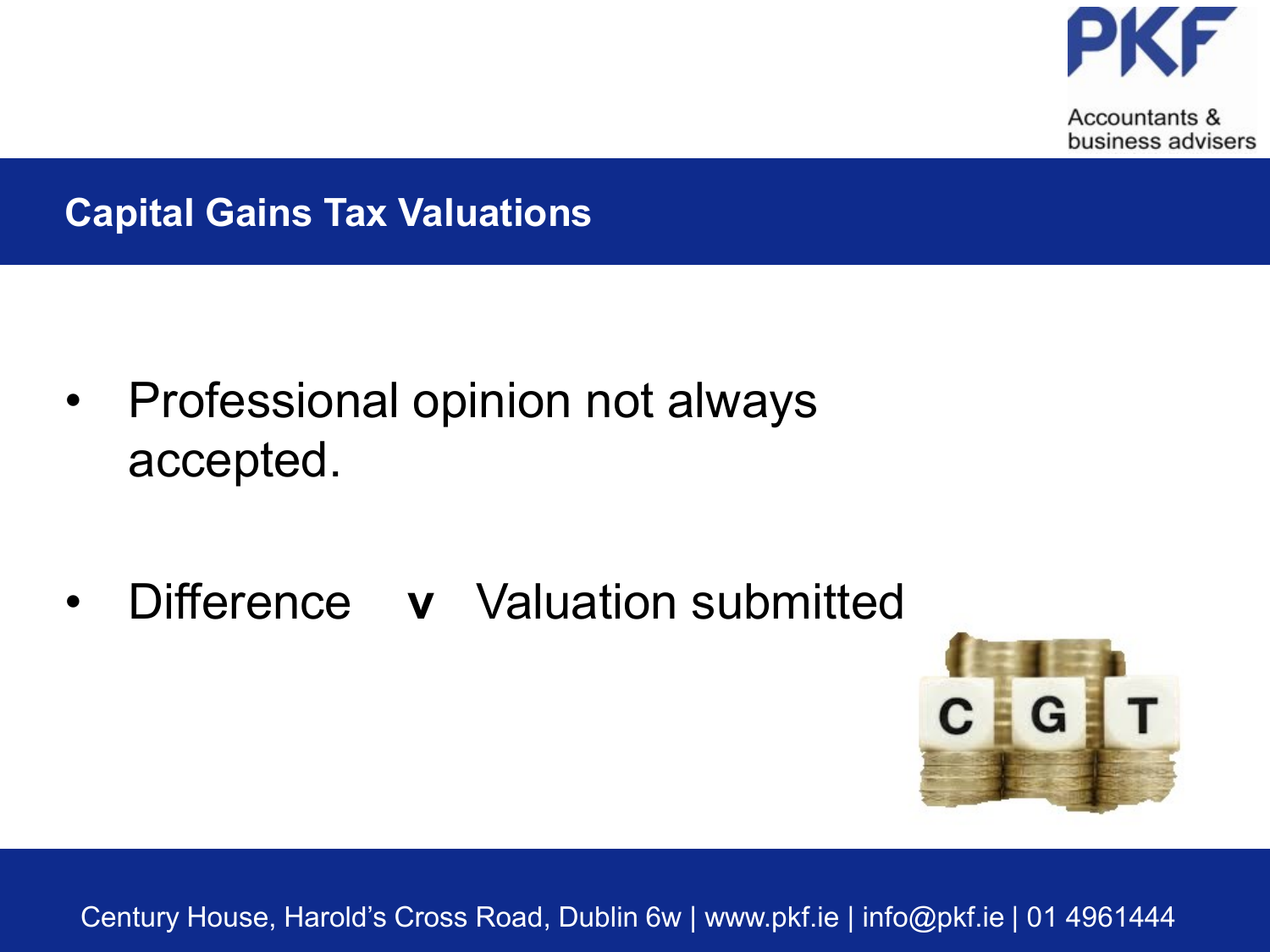

#### Valuations are Disclaimers been Used?

A "Tax Head" might use the following:

#### **To whom it may concern**

This valuation is prepared on the basis of information available.

This firm will not be held responsible for any variations in the stated valuation or any other figures.

This information is given in confidence for your private use only, and, is given on the express understanding that neither this firm nor any of its employees is to be held responsible for any errors or omissions. If you have any questions in relation to the above or require and additional information, please do not hesitate to contact us.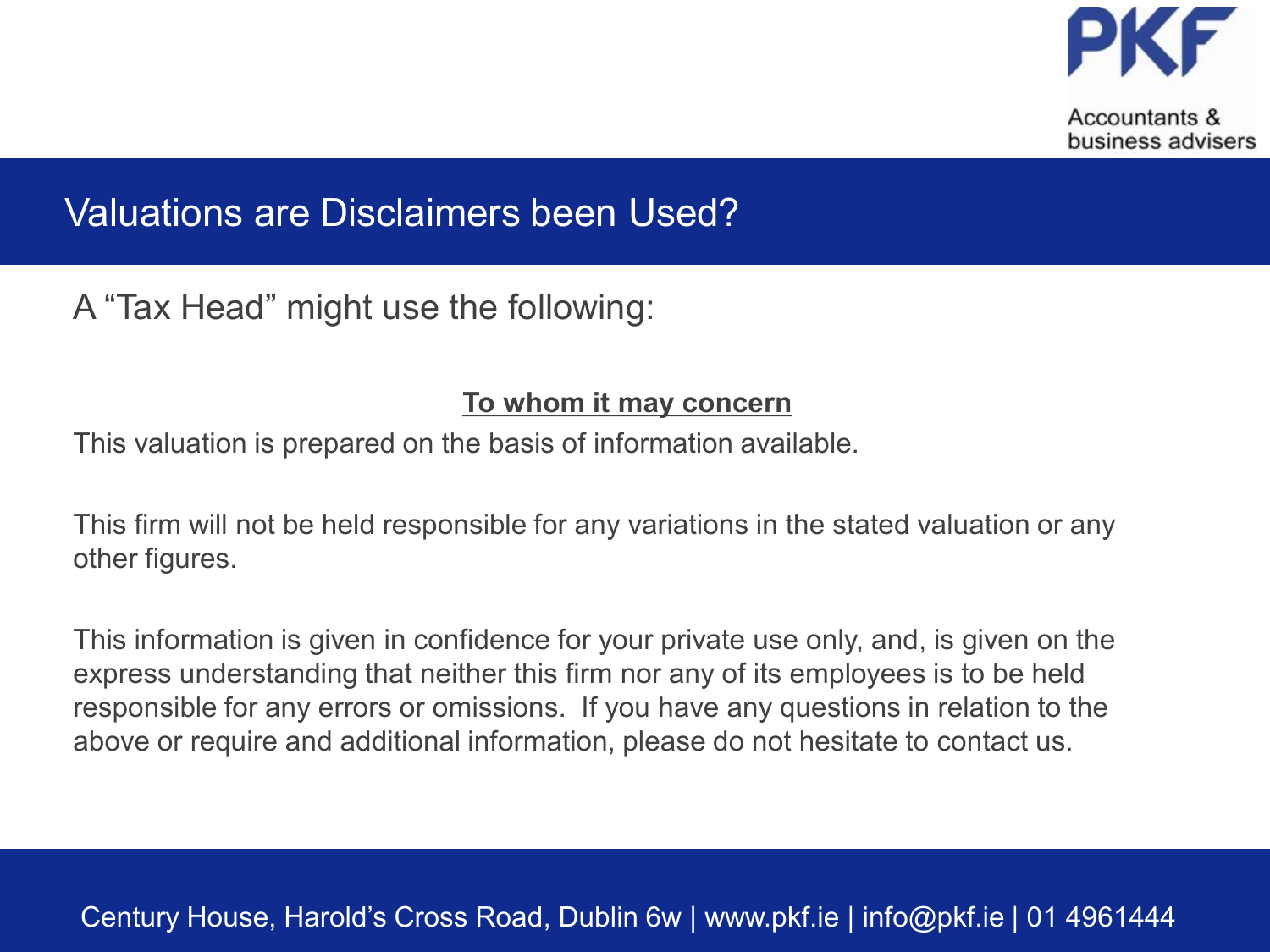

### **CGT Valuations & Audits**

Liability to a penalty

Valuation Agreed V Proposed Valuation =  $(A)$   $(B)$ 

If 
$$
\overline{A}
$$
 is not greater than  $\overline{B}$  x 30% = No Penalty

#### **TIP:**

- Have supporting documentation
- Methology
- Risk Disclaimer?

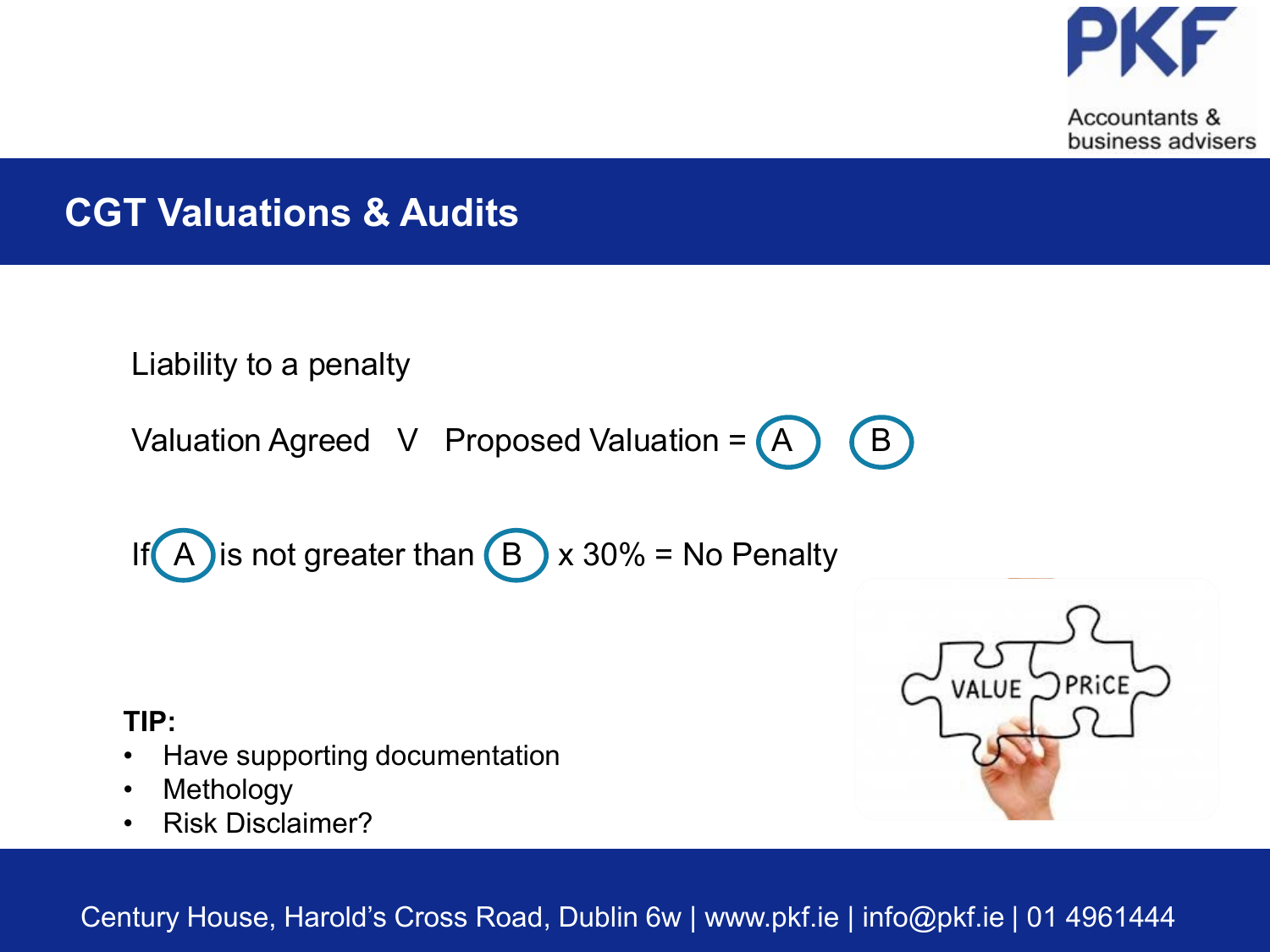

#### **Behaviour of Tax Payer**

- Deliberate behaviour
- Careless behaviour with significant consequences.
- Careless behaviour without significant consequences.

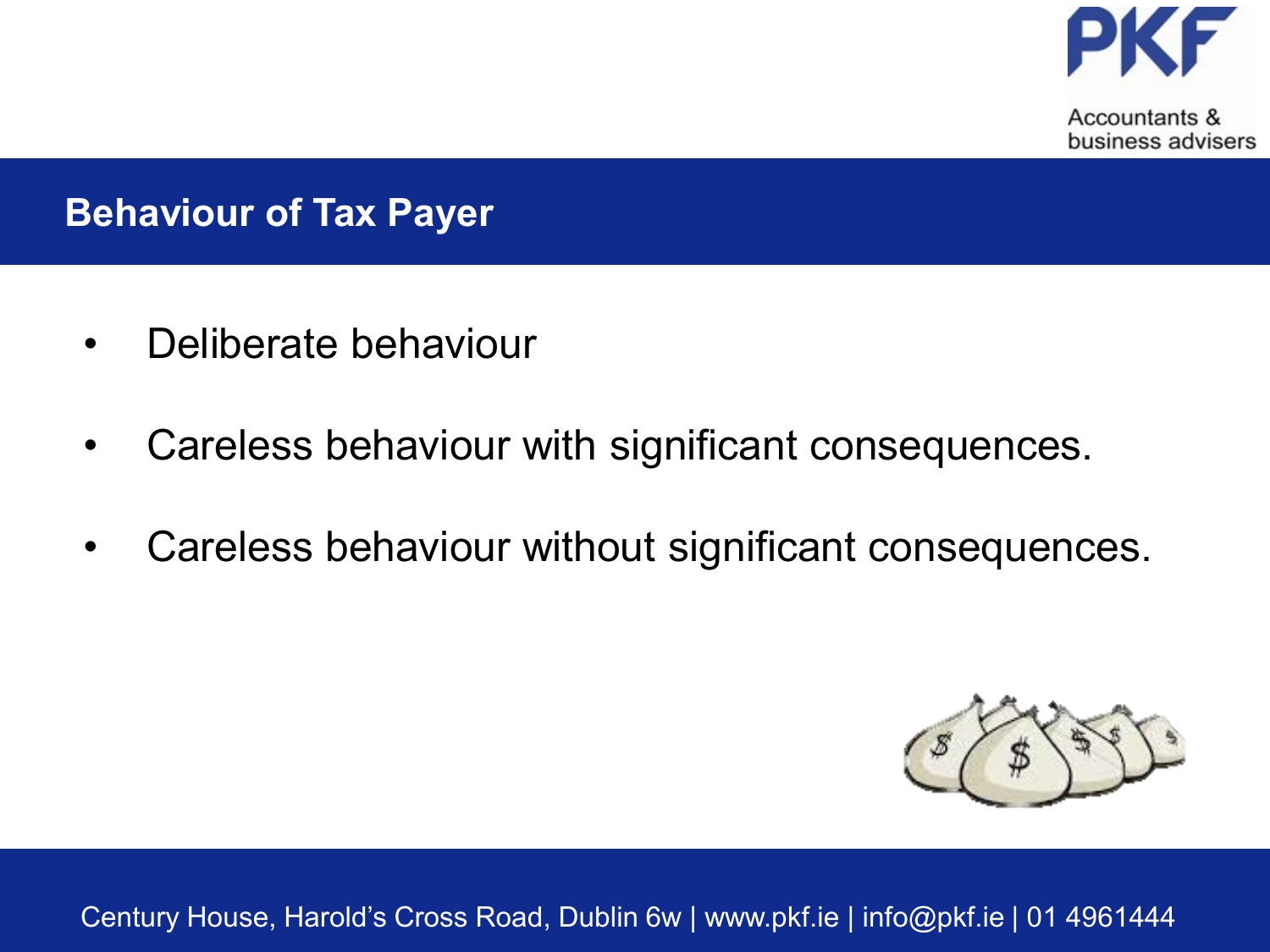# **Penalties**



Accountants & business advisers

#### **Penalties**

- Make a Voluntary Disclosure
- **Prosecution**
- Publication

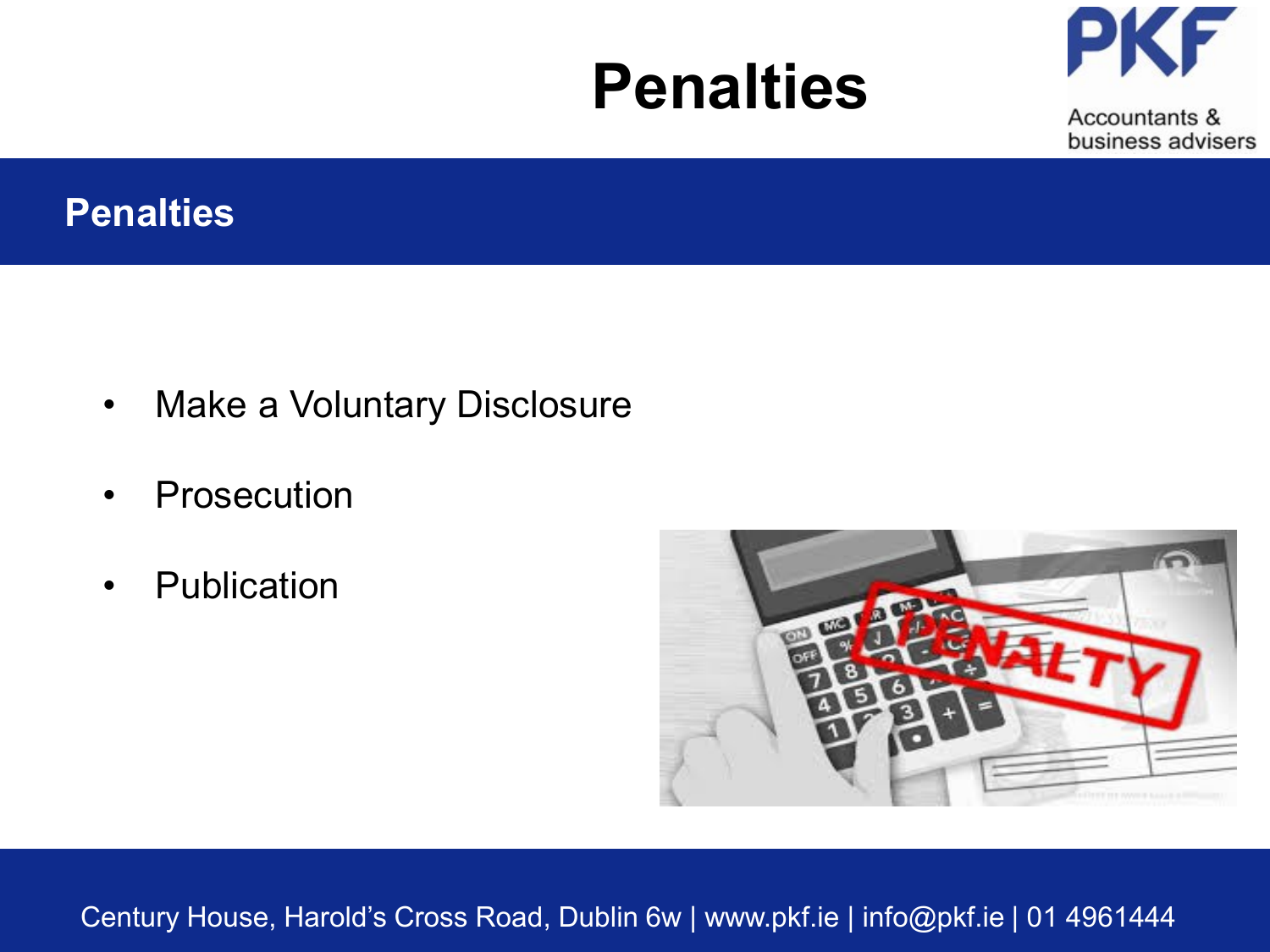

#### **CAT Planning**

**Then** 

20% CAT €500,000+ threshold



33% CAT €280,000 threshold

Danger of significant tax liabilities in rising property price market



TIP: Consider passing on assets NOW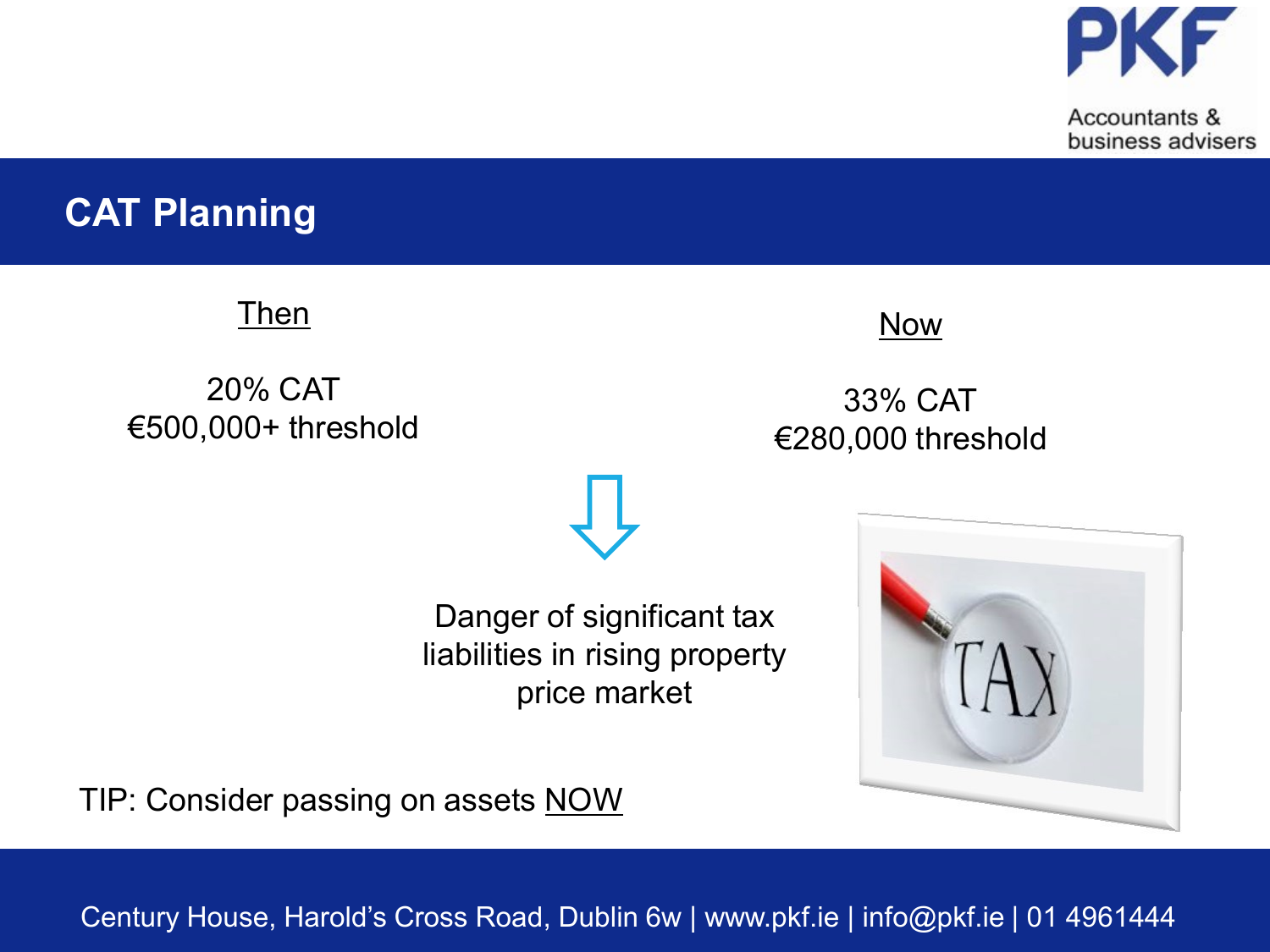

#### Dwelling House Exemption

- Very significant relief Number of Conditions
- Child PPR- No Gift/inheritance tax
- Does not affect €280k threshold
- Use to transfer property to child which they occupy as PPR
- Use to acquire PPR with child v cash gift for child to finance acquisition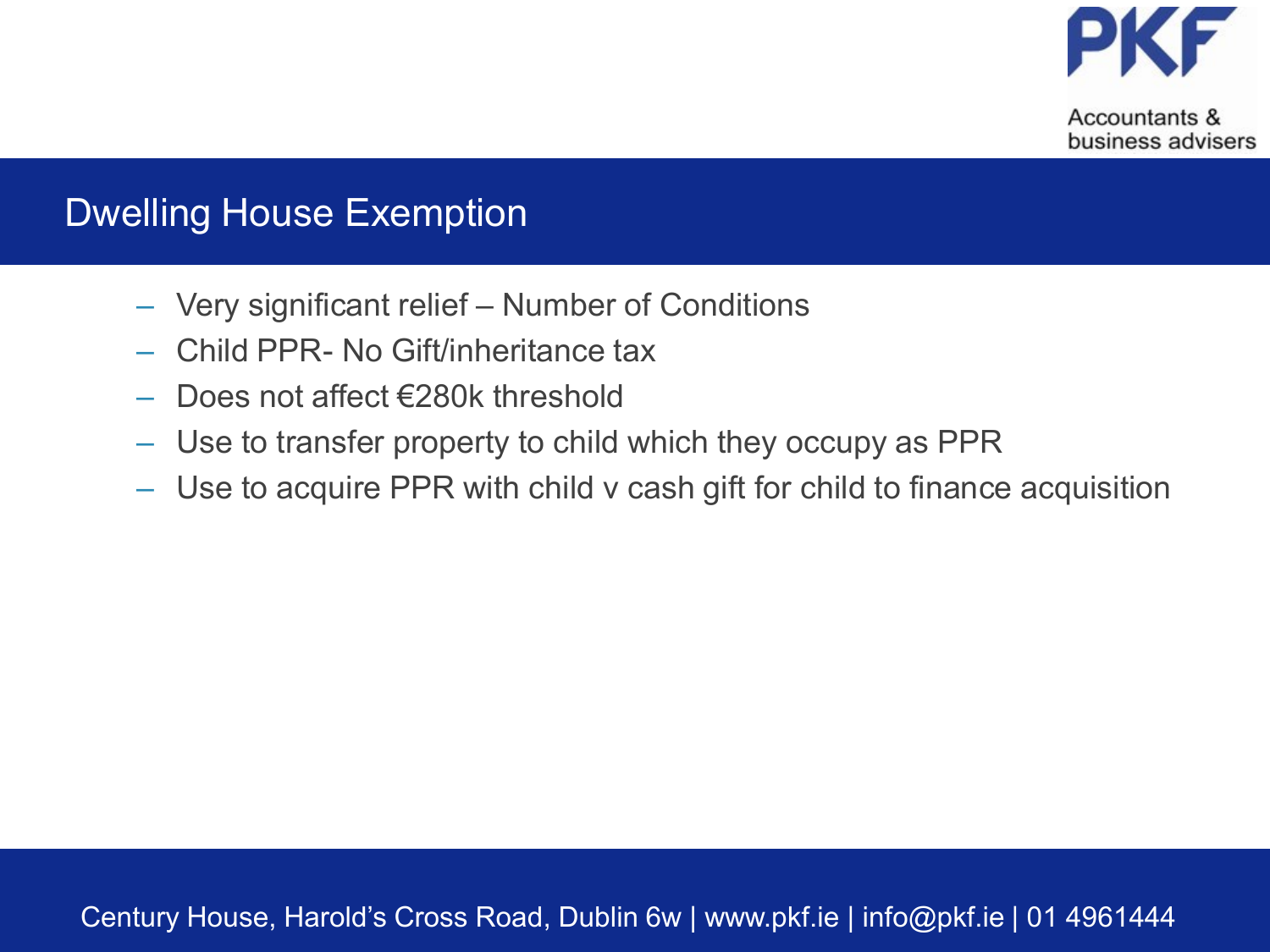

# **Tripping up on property charges when selling property**

- 1. LPT Clearance
- 2. NPPR Clearance
- 3. Household Charge Clearance
- 4. If an apartment, make sure service charges were paid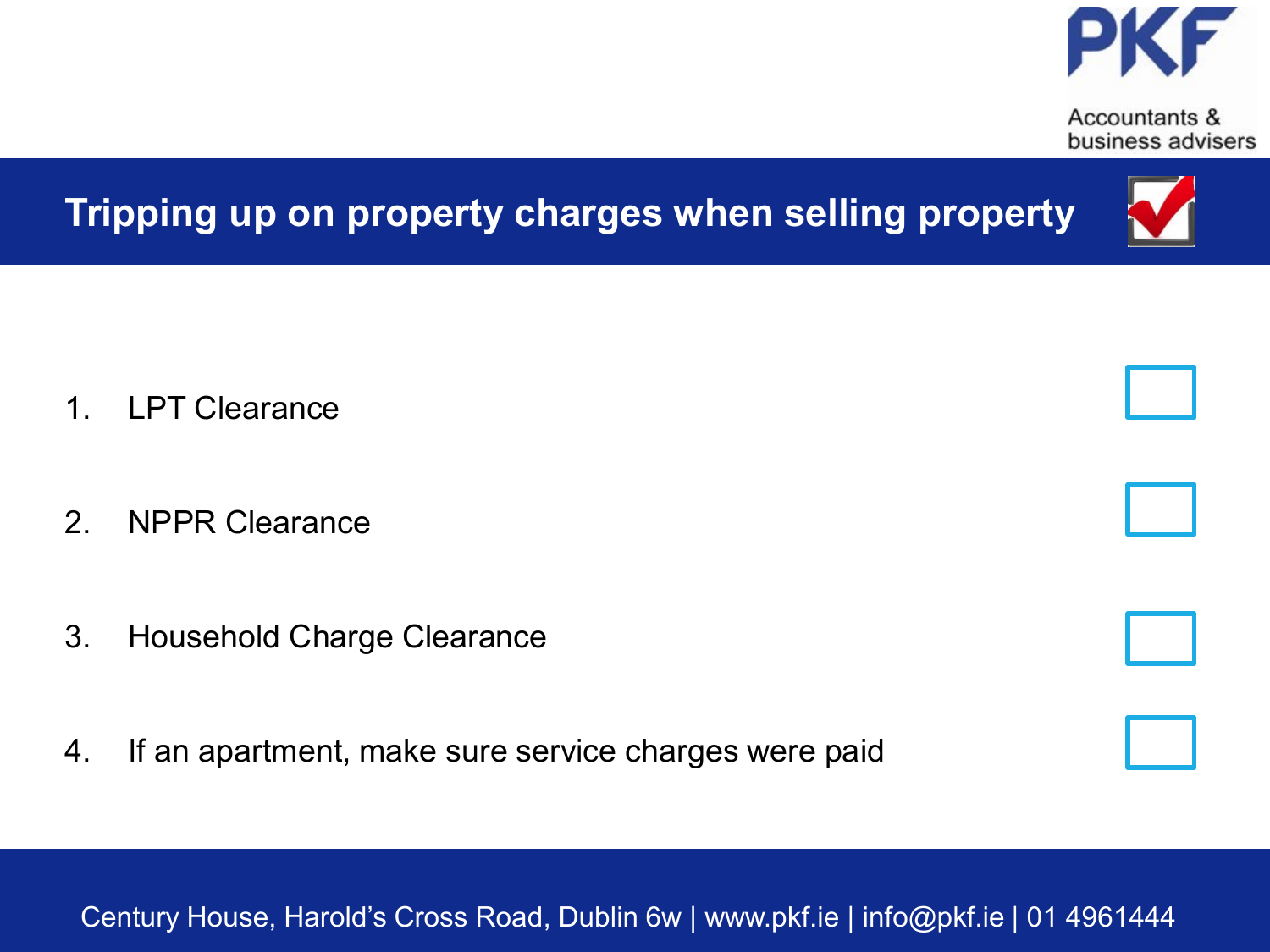

#### **Contact**

#### **Shay O'Brien**

- Phone: 01 4961444
- Email: s.obrien@pkf.ie